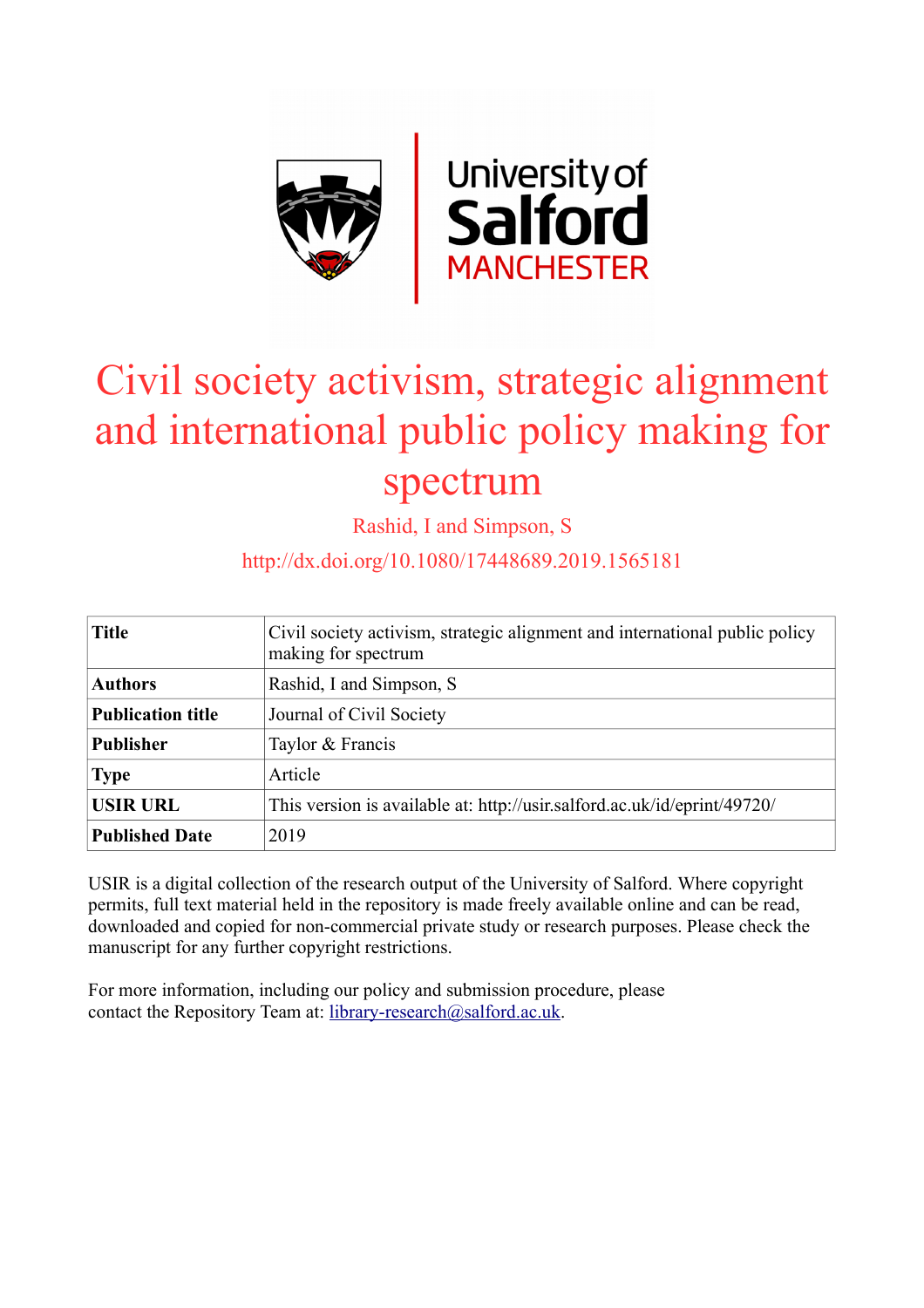**Civil Society Activism, Strategic Alignment and International Public Policy Making for Spectrum**

**Imir Rashid (University of Exeter, UK) Seamus Simpson (University of Salford, UK)**

**Pre-Publication version.**

**Article accepted for publication in the** *Journal of Civil Society* **on 18 December 2018.**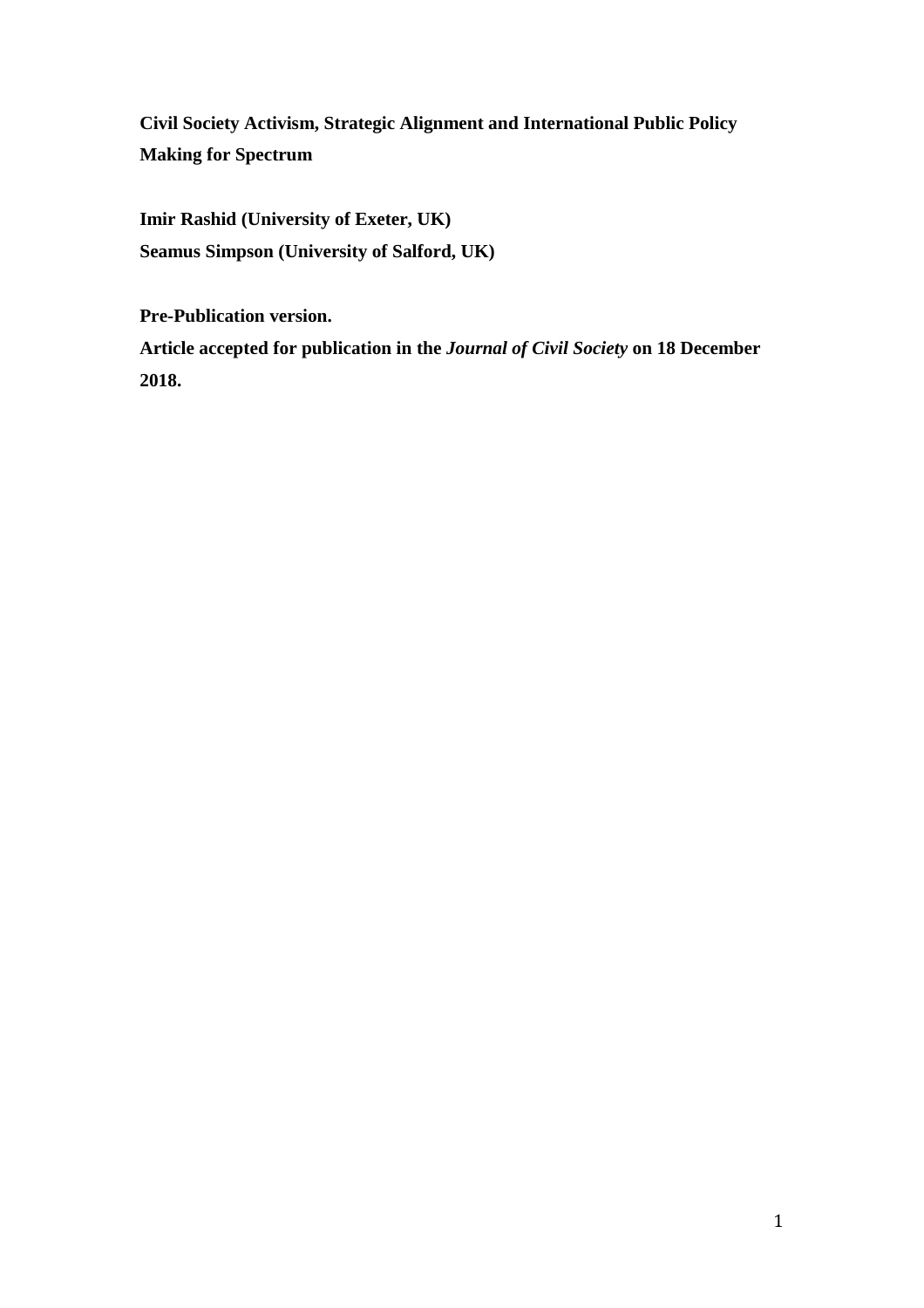## **Civil Society Activism, Strategic Alignment and International Public Policy Making for Spectrum<sup>1</sup>**

#### **Introduction**

 $\overline{a}$ 

Processes of international public policy making are complex and contested, especially those involving decisions on the allocation of scarce resources with strategic technical and economic significance. They can often take place in long-standing international institutional environments in which states continue to be the key decision-taking actors, though changes in the international political economy in the direction of the neo-liberalism (Harvey, 2007) in recent decades have meant that commercial players are now frequently prominent in such contexts. Despite the often strong public interest character of matters under consideration, scope for the presence of civil society actors – that is those which are non-state, or non-commercial in character and practice - would thus appear highly limited. Academic work has, nevertheless, asserted a growth in the prominence of civil society in international politicaleconomic life (Scholte, 2007; O'Brien et al., 2000). Yet, the conditions under which such civil society presence is developed, the ways in which it is manifest and their implications are still incompletely understood. The recent international policy debate on the allocation of spectrum provides a particularly apposite context for research aiming to close this gap in knowledge and is the focus of this article.

Spectrum is one of the most strategically significant public and commercial communication resources (Harvey and Ala Fossi, 2016). The article's focus is on deliberations in the EU which took place in the lead up to the International Telecommunication Union's (ITU) 2015 World Radio Conference and subsequent related EU policy decisions. The ITU is the long-standing international institutional context for decisions on the pattern of allocation of the airwave spectrum. WRC-15

<sup>1</sup> This article is based on research conducted as part of the Economic and Social Research Council funded project, *International Professional Fora: A Study of Civil Society Organisation Participation in Internet Governance* (September 2015-August 2018), Grant no: ES/M00953X/1.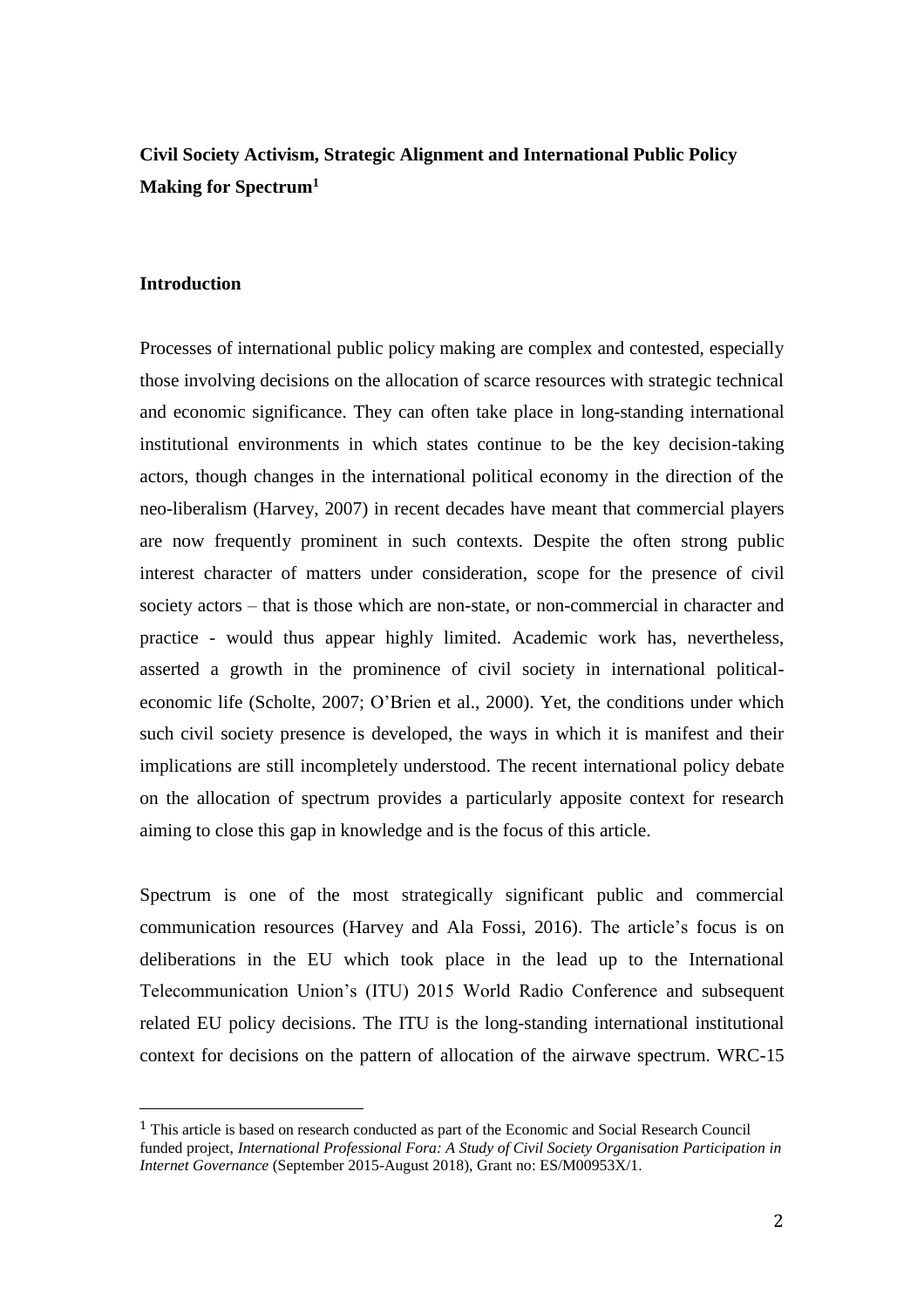was preceded in Europe by a particularly controversial debate on potential reallocation of spectrum away from broadcasting and towards the burgeoning mobile communications sector.

Though potential international policy change in spectrum held highly significant public interest implications for the media sector and was thus of concern to civil society actors, the operating conditions of the international public policy environment for spectrum militated strongly against their participation for four reasons. First, organising at the international level is costly in terms of time and financial resources. Second, spectrum policy is innately technical in character, often making a precise understanding of its social and public interest significance and future difficult to determine and articulate. Third, the particular issue of potential spectrum capacity transfer at stake in the debate around WRC-15 involved consideration of policy change of an inter-sub-sectoral variety. That is, it presented the extra challenge to all concerned of understanding broader changes that are ongoing in the highly specific sister communication fields of broadcasting and telecommunications that mean they have come to inhabit increasingly the same space. Fourth, as might be expected, the strategic commercial significance of potential policy change in spectrum meant that the debate arena was heavily populated by powerfully resourced industry players from the broadcasting and telecommunication sectors.

Despite this, the article provides evidence of a significant - though ultimately highly contingent - civil society presence in the spectrum debate, where the key actors were those representing the viewer and listener (the Voice of the Listener and Viewer - VLV, the European Voice of the Listener and Viewer – Euralva). The Uni Global Union - Media, Entertainment and Arts (UNI MEI) and the European Federation of Journalists (EFJ) also made significant input. The article explains this presence through the construction of a framework of international civil society strategic alignment. This original framework is derived from existing understandings of the capacity of civil society for action from the literatures on global civil society activism and lobbying. It is then applied to illustrate and explain the conditions that allowed civil society to articulate its voice in the spectrum debate and the means through which and how this was achieved. In so doing, the article contributes to extending the literature on civil society activism in communications by illustrating both civil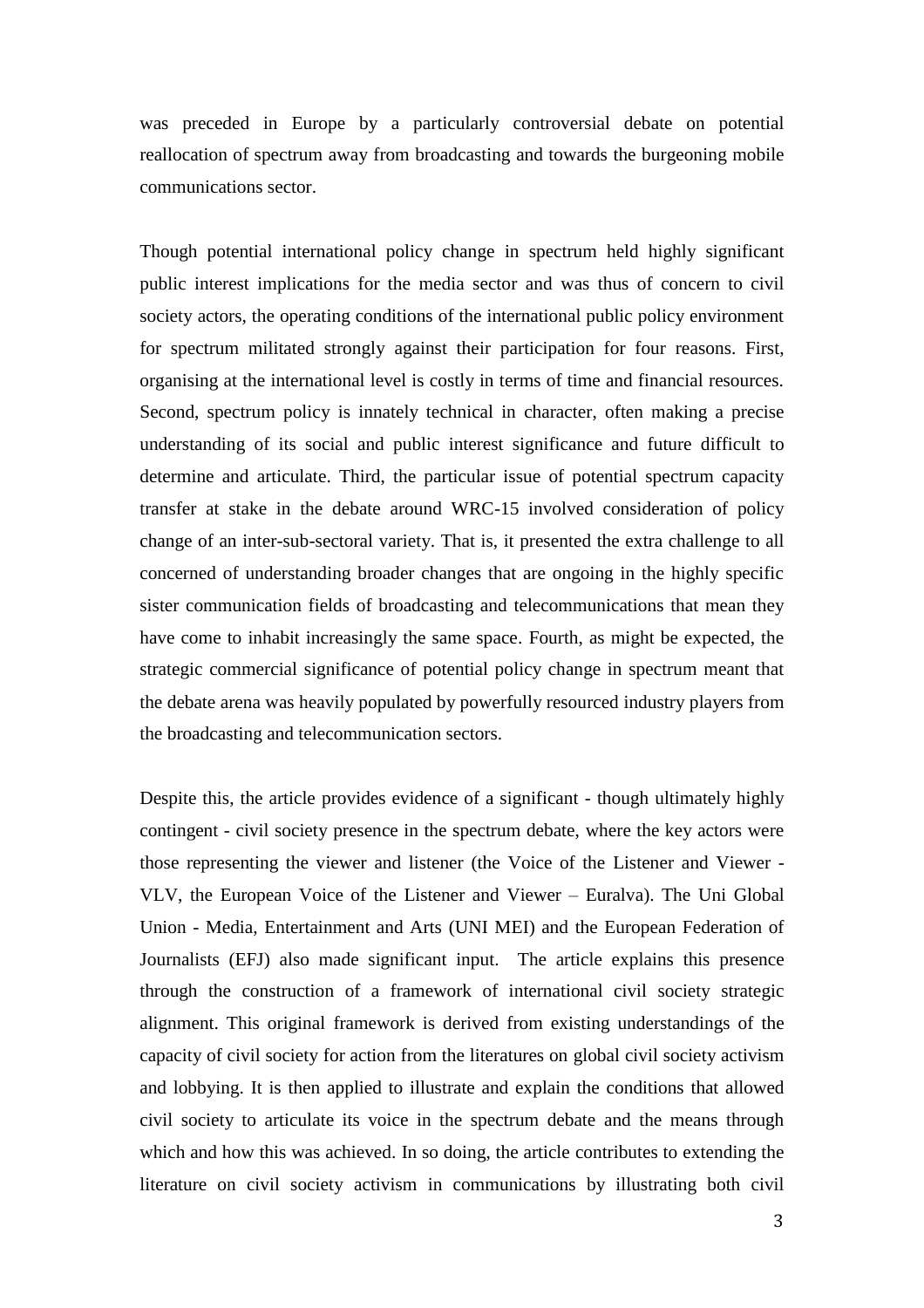society's capacity for action - but also the highly significant limitations placed on it in utilising strategic alignment to engage in international public policy making debates.

After briefly setting out its methodological approach, the article provides an outline of key changes in broadcasting and mobile communication which underpinned the attimes-fractious debate on spectrum policy change and the public interest. Thereafter, it provides a critique of relevant literature on global civil society activism in European public policy making and constructs a strategic alignment framework (see Table 1). This is followed by a brief outline of the importance of spectrum, its international policy institutional setting, and recent changes of perspective on spectrum policy in Europe in the light of media convergence. The article then undertakes an application of the elements of its framework to the example of civil society, the debate on spectrum reallocation in Europe in the lead up to WRC-15 and subsequent EU policy actions in the field.

#### **Data Sources and Methodology**

The research for this article draws on qualitative data gathered from primary and secondary sources, triangulated with semi-structured stakeholder interviews. The academic literature on spectrum policy activism in relation to the ITU's WRC is understandably sparse. Stakeholder websites, specialised electronic publications and online newspaper articles provided an initial information base. Analysis of submissions to key public consultations on national and supranational level spectrum policy in the lead-up to WRC-15 served as an important primary data source. These consultations were carried out by institutions such as the European Communications Committee (ECC) of the European Conference of Postal and Telecommunications Administrations (CEPT), the EU's Radio Spectrum Policy Group (RSPG), the European Commission and the UK media regulator, Ofcom. Analysis of these provided evidence of key public and private sector actors in the debate and their positions. The research tracked inputs from civil society actors, which led to a particular focus on the input of the Wider Spectrum Group (WSG), comprising civil society, private commercial and publicly funded non-civil society organisational membership. A series of interviews were then undertaken covering ten of the member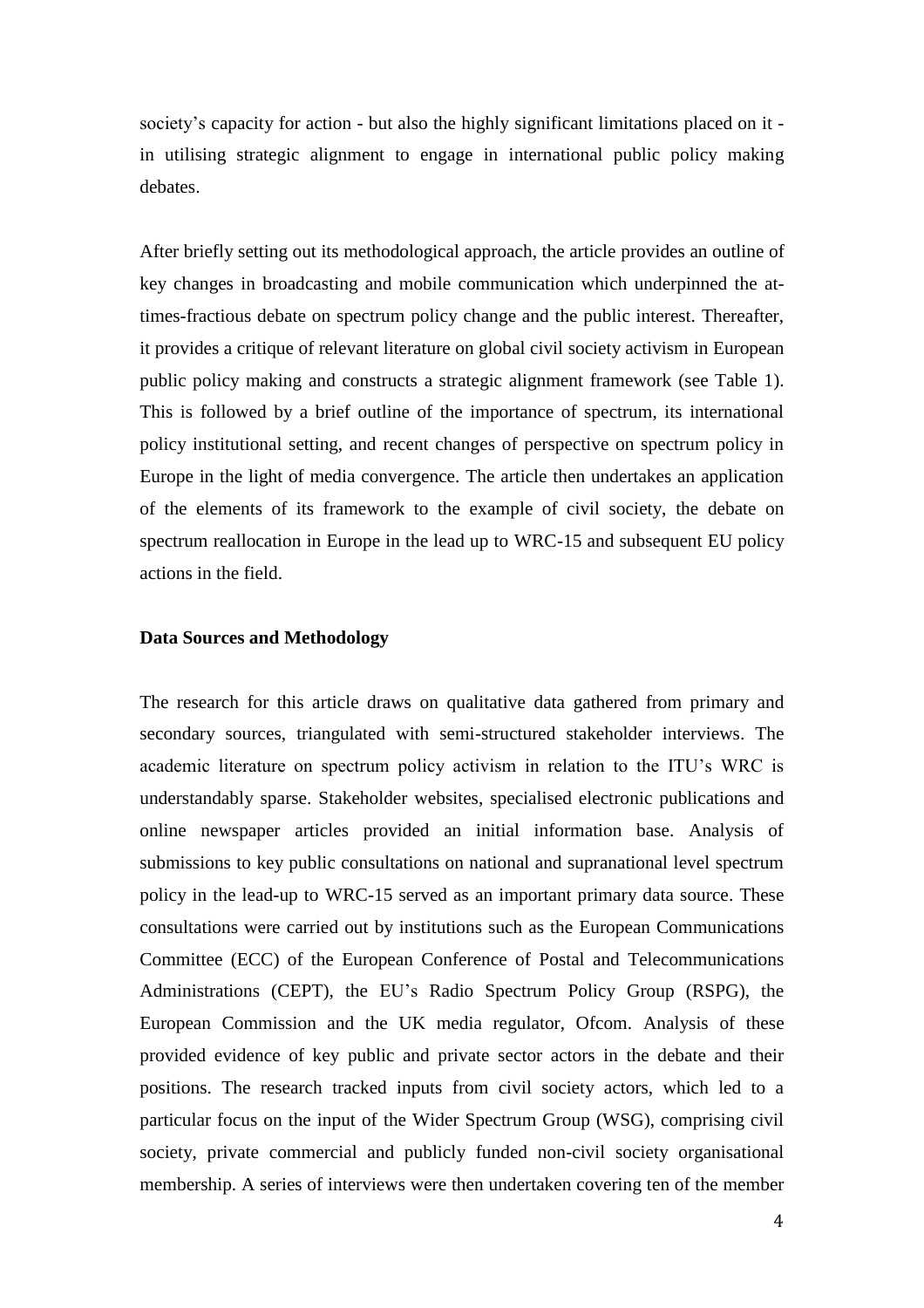organisations of the Group: the Association of Professional Wireless Production Technologies (APWPT); Broadcast Networks Europe (BNE); European Coordination of Independent Producers (CEPI); Digital UK; the European Broadcasting Union (EBU); the European Federation of Journalists (EFJ); Pearle\* - Live Performance Europe; UNI MEI; the Voice of the Listener and Viewer (VLV), and the European Alliance of Listeners' and Viewers' Associations (Euralva).

## **The Spectrum Debate: Broadcasting, Broadband and the Public Interest in Wireless Communication**

Terrestrial television and radio broadcasting systems have, in Europe, for the most part, utilised key parts of the UHF communication spectrum to deliver their services. Other significant users of spectrum in this range have been the providers of services related to the maintenance of public health and security, as well as providers of satellite communications and parties concerned with the testing and development of equipment and systems potentially deployable through the network in the future. Preferences for the shape of this system and its actual deployment were largely a matter of national concern and discretion. However, given the international significance of coordinating effectively the use and development of radio communication, agreement on the allocation of spectrum was reached in the context of the International Telecommunication Union (ITU), based in Geneva. The economic and social importance of spectrum has imbued it with distinct political significance (Delaere and Cullell-March, 2014, p. 360).

Historically, in Western Europe, much of the use of the UHF spectrum had underpinning it a strong public interest rationale. In terms of broadcasting, this reflected the development of public service radio and television through most of the  $20<sup>th</sup>$  century (Tracey, 1998). Even as terrestrial broadcasting systems using the airwaves became more commercialised from the late 1980s, through primarily the deployment of funding models other than the licence fee and the introduction of more competition (Brants and Siune, 1992), the idea of terrestrial broadcasting services as providing at least one of the core universal public service staples of education, information and entertainment to audiences has persisted (Ferrell Lowe and Martin, 2014).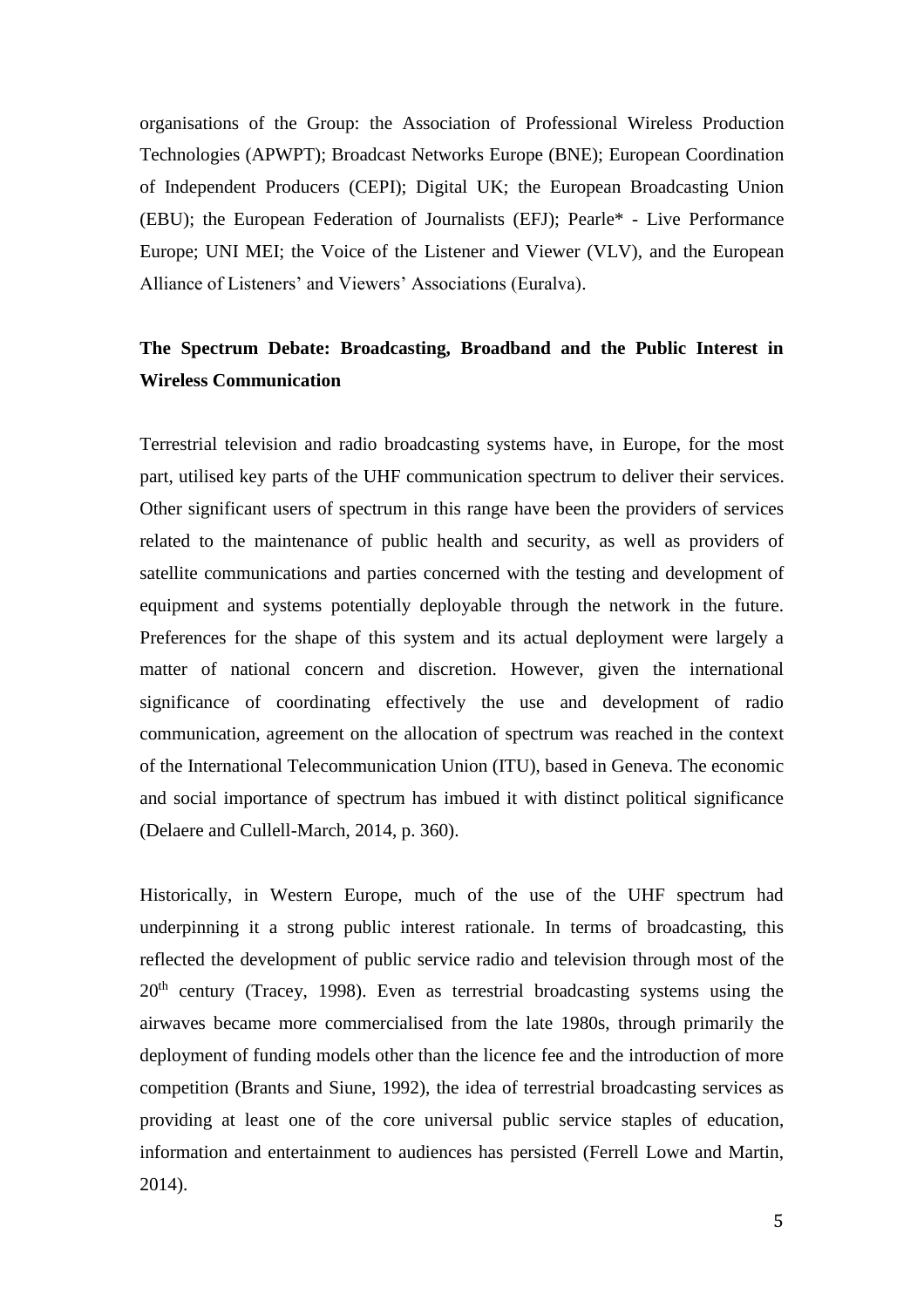The huge expansion in television broadcasting in recent decades has been facilitated by capacity infrastructure increases of various kinds. A big part of this has been digitalisation techniques, which have affected cable and airwave based systems (specifically satellite and terrestrial) alike. Digitalisation – through, for example, compression technology - has afforded more efficient use of the spectrum, and has called forth a major process of transition across most of the world from analogue to digital broadcasting. Such a movement has resulted in the 'freeing up' of key parts of the spectrum: the so-called 'digital dividend' (Wheeler, 2016).

Availability of new spectrum capacity has also coincided with a particularly significant period in the growth of the mobile communications industry. The emergence of personal mobile communications services has been one of the most prominent developments in telecommunications of the last 30 years. The value of mobile communications has recently been turbo-charged by the growth of broadband Internet communications services. This was initially developed through cable based communications; however the growth of high quality mobile Internet broadband services is now seen as a key strategic goal for an increasingly diverse communications sector (Bauer, 2010). Whilst the industry cliché of the 1990s that 'the future is mobile' has not materialised entirely, the mobile handset, or 'smartphone', has become a device allowing users to send and receive voice, data, text and pictures in combination: online communication is becoming increasingly mobile (Dwyer, 2009). Like its 'fixed link' broadband equivalent, the timely availability of network capacity (Papachrissi and Zaks, 2006) – in this case spectrum – is considered an essential ingredient in the future of mobile communication. These separate developments in broadcasting and mobile communications have taken centre stage in the debate on the digital dividend. In essence, the mobile communications sector has demanded more spectrum; the broadcasting sector has resisted strongly any attempt to provide this at its expense.

An important feature of this contestation has been the input of civil society actors from the broadcasting realm. Prominent here was the VLV, the UK's viewer/consumer representative body which advocates for preservation of the public value of public service broadcasting (PSB) in the UK and Europe. Its work has shown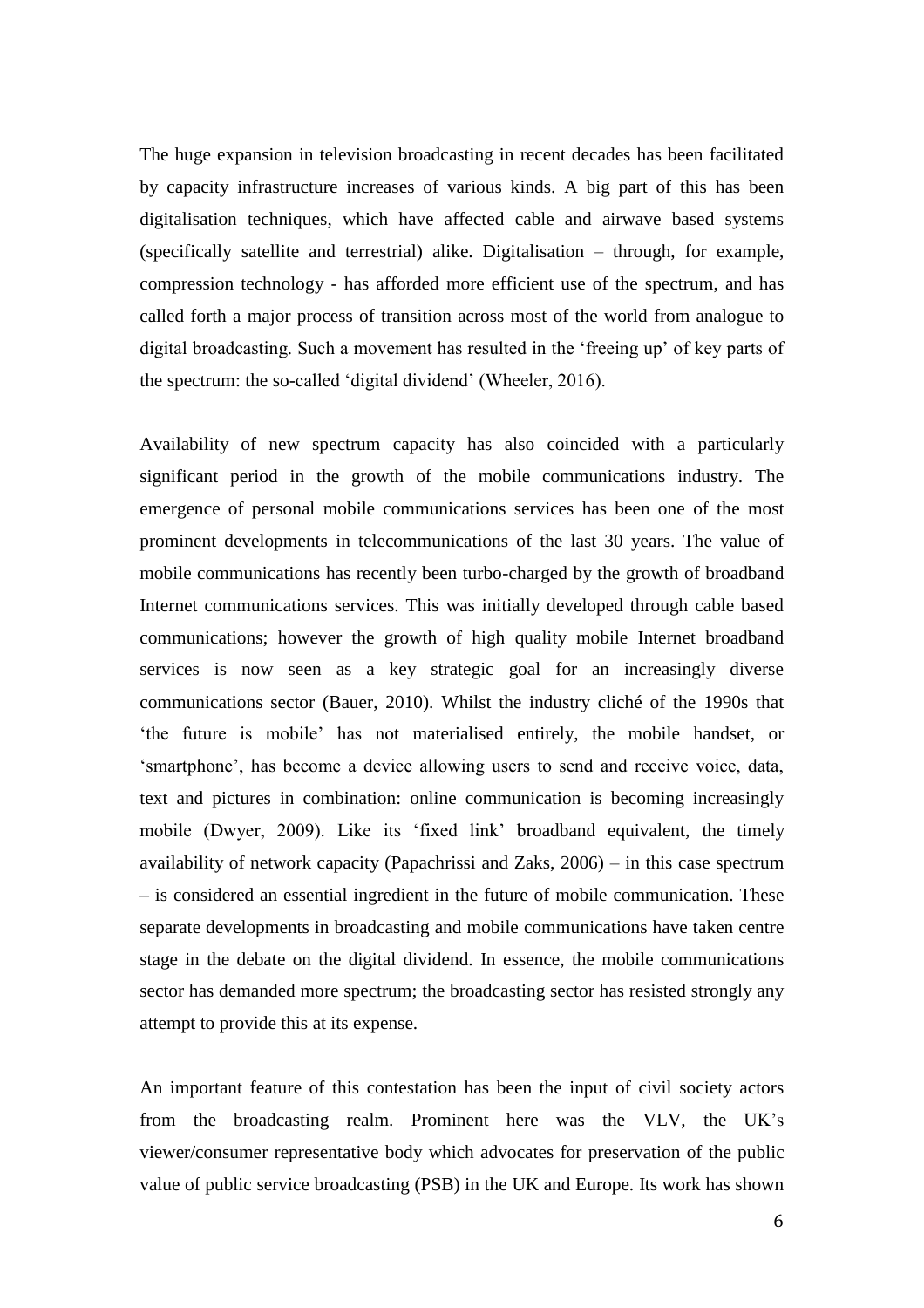it how broadcasters and national broadcasting regulatory bodies can be 'malleable' and receptive to lobbying (VLV interviewee, June 21, 2016)*.* The VLV considers the terrestrial TV system as vital due to its free-to-air characteristics, a key element of the universalism that is a fundamental principle of PSB (VLV interviewee, May 19, 2016). It has argued that 'it is important that spectrum continues to be available to broadcasters to do research and development and to be able to demonstrate the future potential of broadcast technology. Mobile communications providers tend to argue in terms of what they can do in the future; however, broadcasters have a strong evidence base of past achievements in their argument to have spectrum available to them. A vital element of the current policy environment is that viewers don't realise that they are being asked to choose between the broadcasting and the mobile path into the future' (VLV interviewee, June 21, 2016). For organisations like the VLV, apart from funding constraints, a major challenge has been gaining access to key decisionmaking venues like WRC events.

## **Strategic Alignment as Civil Society Activism in European Public Policy Processes**

Recent academic work highlights the growing influence exerted by civil society interests organised internationally (Sikkink, 2011; Keck and Sikkink, 1998; Risse, Ropp and Sikkink, 1999; O'Brien et al., 2000; Scholte, 2007) leading Brian et al. (2000) even to discern, in the economic sphere, the growth of 'complex multilateralism'. However, whilst civil society has pressed influentially for institutional and policy change, any type of bottom-up global governance has been found to be "in its infancy" (p. 208). In the EU, Kohler-Koch (2010) argues that civil society organisations undertake discursive and interactive public functions, in the process representing societal interests.

A noteworthy aspect of transnational civil society activism is alignment with private actors (Flohr et al. 2010). Cullen (2015, p. 206) contends that 'diverse organisations can cooperate effectively in loose, episodic and strategic alliances'. Mahoney (2007) notes collaborative behavior involving information sharing after key meetings, email circulation of key discussion issues, conference call briefings and sending of joint communications to policy makers along a 'continuum from very informal and loose,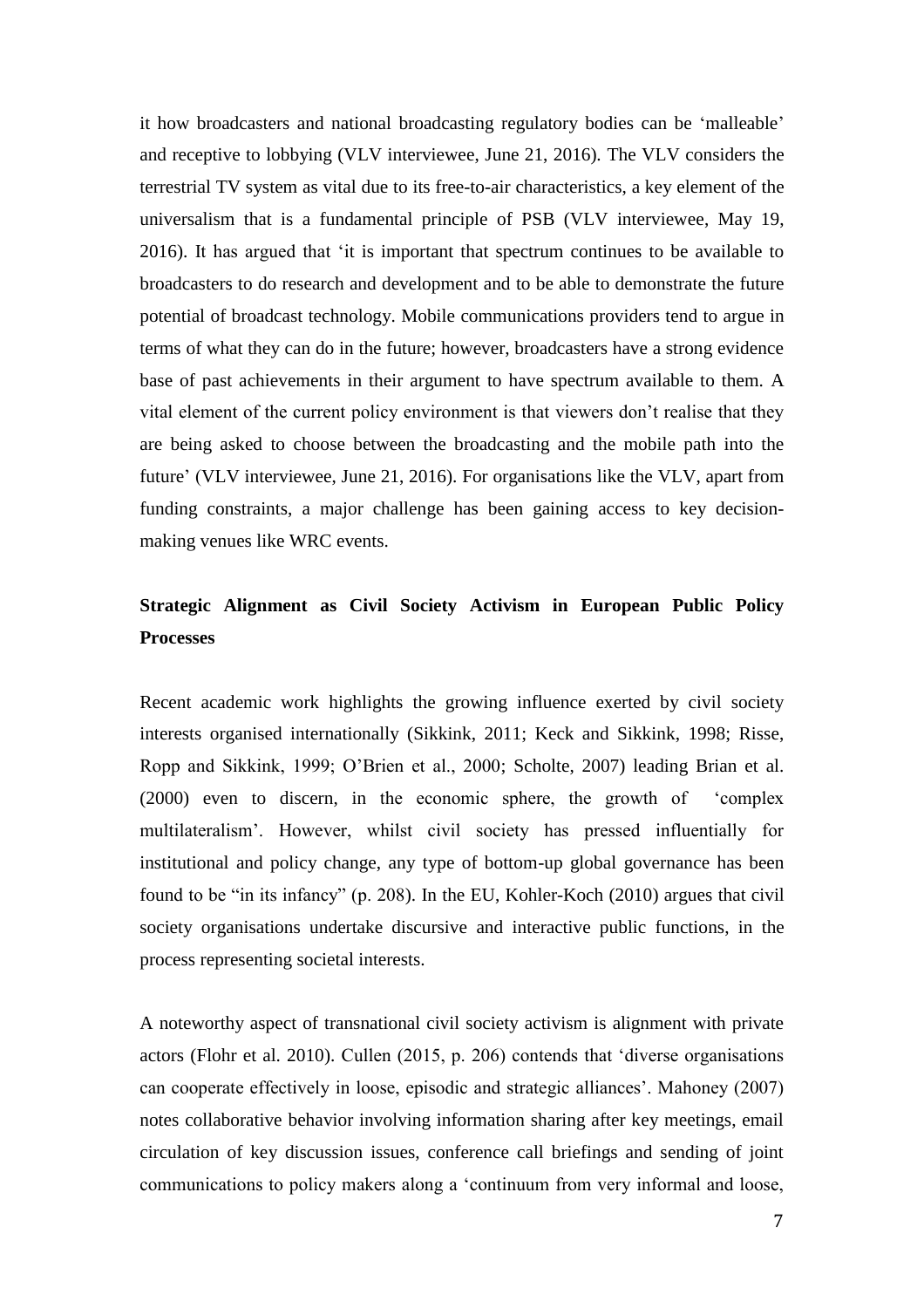comprised of occasional information sharing, to highly coordinated enterprises with logos, letterheads and secretariats'. The EU policy-making domain allows for a wide range of lobbying activity, performed by different types of collective formations. Socalled ad-hoc issue coalitions serve the two important purposes of showing a depth and variety of actors in favour of a particular approach and allowing resource efficiencies among the coalition's members. Pijnenburg (1998, p. 305) has defined four main characteristics of ad hoc coalitions: 'little or no formalization'; 'limited duration'; 'considerable autonomy of coalition partners'; and focus on 'a singleissue'. Coen (2004) notes how business actors can use coalitions to gain access to exclusive policy fora – our analysis of the European spectrum policy case provides evidence that such coalitions have also proven beneficial for civil society groups, though through the provision of indirect means of access. The primary purpose of the coalition examined in this paper was to demonstrate to policy-makers a wider community support for preserving the *status quo* allocation of spectrum to the broadcasting sector. In ad hoc coalitions, actors possessing limited resources tend to occupy positions on the periphery of the coalition (Hula, 1995 in Mahoney, 2007). In our case, operators managing the digital terrestrial television (DTT) infrastructure in the Broadcast Networks Europe (BNE) association, together with public service and private commercial broadcasters formed the 'core' of the coalition, initiating its creation. Civil society groups representing audiences (VLV) and labour (UNI MEI and EFJ) occupied the periphery, joining the coalition once the core was created.

Civil society contributions to the policy making process can have distinct practical value through their possession of key assets, such as technical information, as well as knowledge and expertise. Relatedly, civil society can possess the capacity to make a significant contribution to policy innovation and development. This may emerge through an understanding of technical or human behavioural matters. Mintrom and Norman (2009) cite their ability to define policy problems and be receptive to actors from state, public and private quarters variously when windows of opportunity arise. This can include the tactical dramatization of issues in terms of a crisis (after Nelson 1984, Stone 1997). Such activity amounts to what we term cooperative flexibility.

Some recent work has focused on the influence which different non-state interest groups attempt to exert around prominent moments of international public policy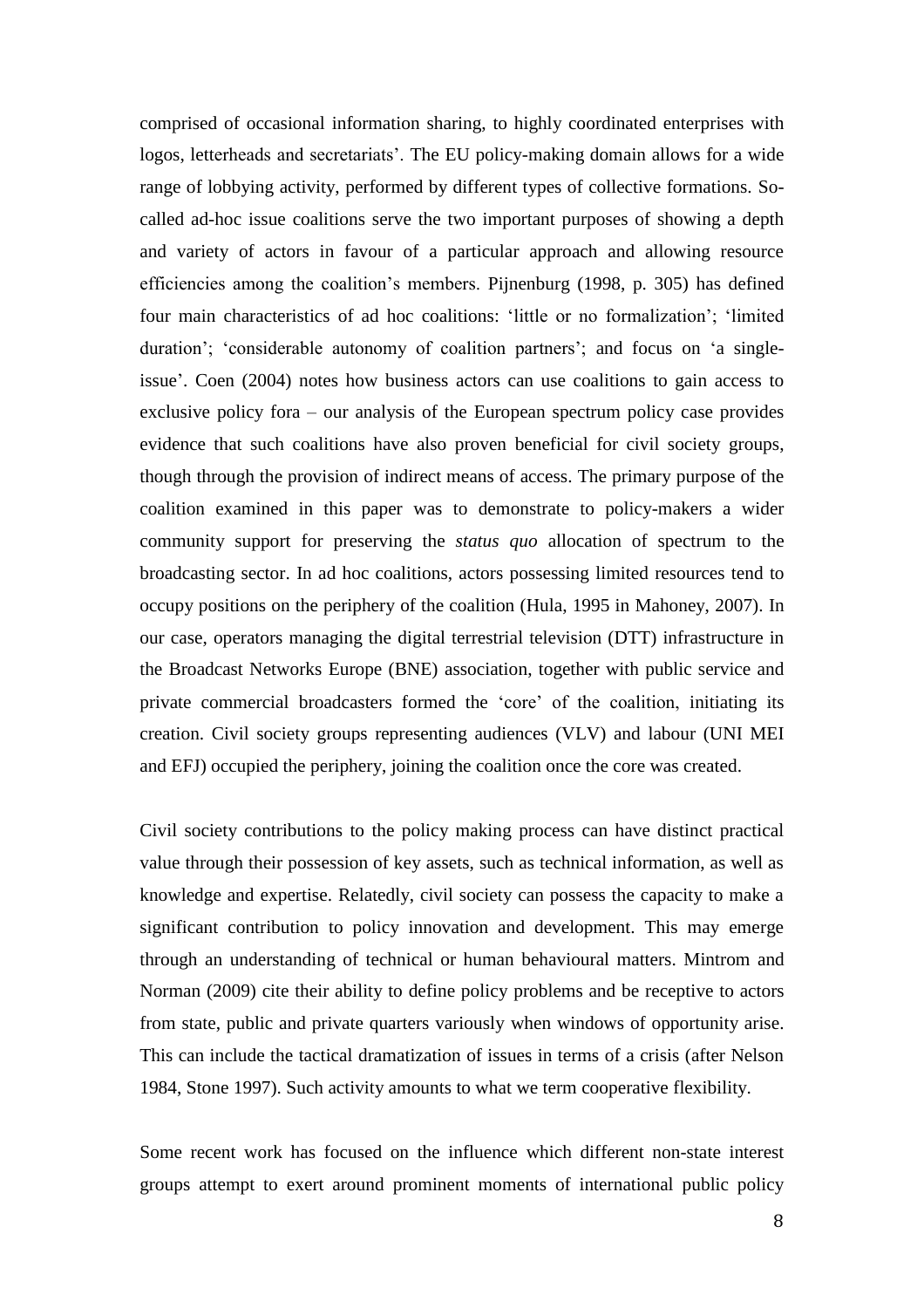making, such as diplomatic conferences, or in our case WRC-15. One aspect of this is the circumstances in which so-called outside lobbying strategies - defined as awareness raising of issues through use of public communication media and thus indirect addressing of policy makers - might be utilised (Hanegraaff, Beyers and De Bruycker, 2016). Another aspect of this work tackles the possible nature of interaction that might be pursued by non-state actors in relation to those with policy-making authority. Beyers and Hanegraaff (2017) highlight what they term confrontational interaction, underpinned by the actor's desire to provide an argument to policy makers to secure a change of perspective. It might also be possible for a confrontational approach to be adopted in more open situations, where a policy maker has is an open mind on a topic, as occurs during a consultation process - in the media sector in Europe, in our case.

Mahoney (2007, p. 370) argues that actors may be attracted to the idea of coalition formation 'in political systems where policymakers are highly attuned to cues about public support for policy proposals, as they are when they are directly elected.' Broadcast services are intrinsically bound into the experience and well being of citizens any changes to which can prove highly sensitive. Put plainly, broadcasting services can mean a lot to a lot of people. Accountability of the political structure is an important variable in the institutional framework for spectrum decision-making in the EU, since, whilst technically complex and contributed to by a range of sectoral specialists, states nevertheless remain 'the primary agents' (Delaere and Cullell-March, 2014, p. 363). The European Commission plays an important role in spectrum policy-making through formulating initial policy proposals, co-decided ultimately by the European Parliament and the Council of Ministers. Here, member state spectrum usage characteristics – such as how many people rely on digital terrestrial TV services in our case - are highly influential<sup>2</sup>. As we show, divergent member states' circumstances in terms of spectrum usage and lack of harmonisation of spectrum

 $\overline{a}$ 

<sup>&</sup>lt;sup>2</sup> In addition, as seen in the section below, the common EU spectrum policy positions for ITU's WRCs, are agreed within the EU's Radio Spectrum Policy Group (RSPG), an advisory body to the European Commission, whose members include delegations of senior representatives from member states' regulatory bodies and relevant ministries. In Europe as a region, the European Conference of Postal and Telecommunications (CEPT) is formed by national representatives on telecommunications regulation and other inter-governmental organisations as observers, which the European Commission is only one of. Thus, by and large, spectrum decision-making remains a policy area where states are primary actors, both as regards supranational (EU) and global (ITU) domains.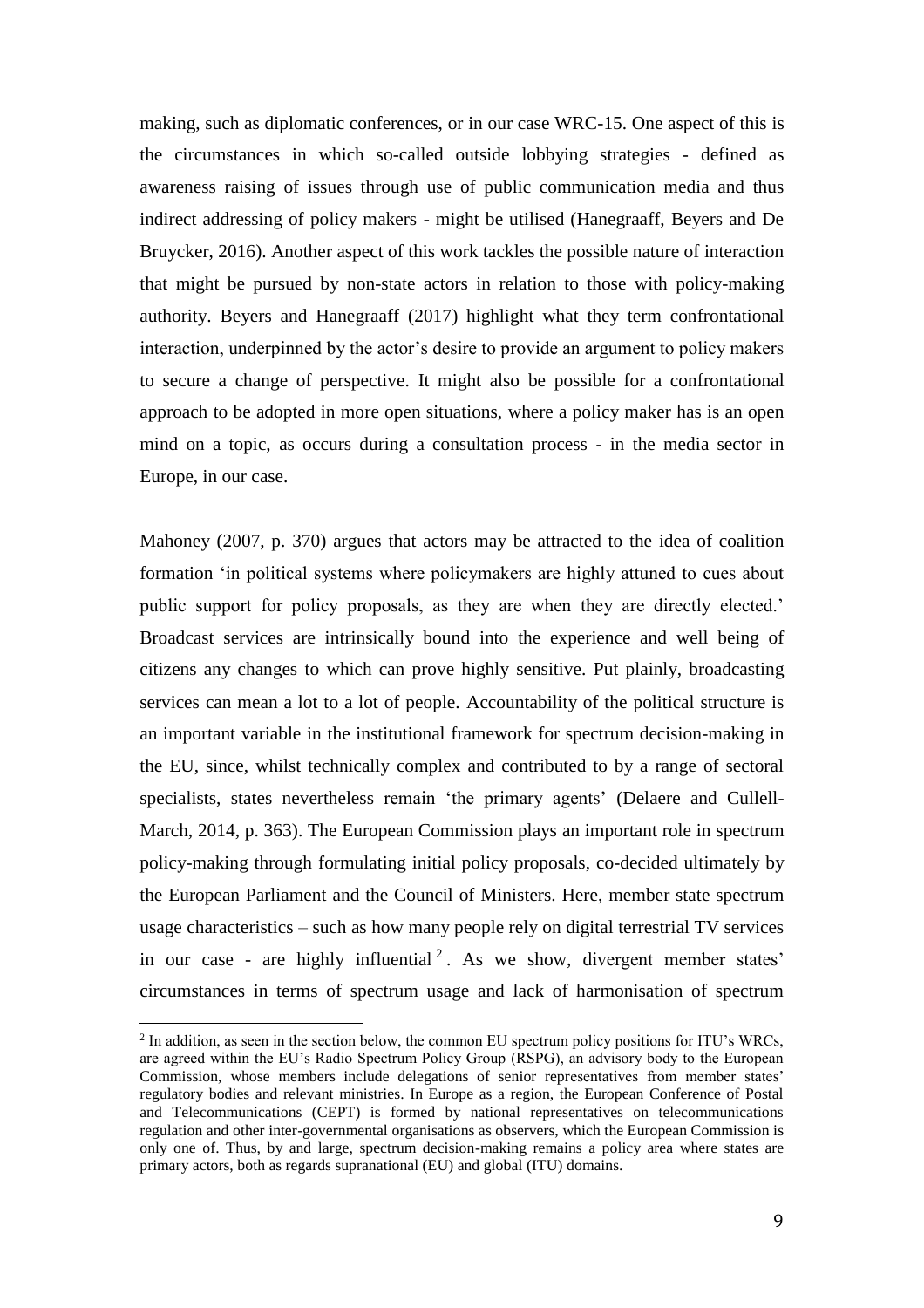assignment, shaped EU spectrum policy in line with the demands of the broadcasting community under the Wider Spectrum Group. We draw on Klüver (2013: 200) who concludes that 'member state support is a crucial determinant of interest group influence during the decision-making stage' and that '[t]he likelihood that interest groups succeed in shifting the policy outcome towards their ideal points increases with the number of member states supporting their objective'.

Mahoney notes that the salience of policy issues is an important factor in coalition formation (Mahoney, 2007, pp. 371-372). In our case, prior to 2015, broadcasters the incumbents of the UHF radio spectrum bands in question - lost portions of the socalled upper bands (i.e. 700 MHz and 800 MHz) in two consecutive international spectrum re-allocations in the ITU's WRC meetings of 2007 and 2012. Importantly, Resolution 233 of WRC-2012 stipulated a potential *further* re-allocation of frequencies from broadcasters to mobile broadband operators in the sub-700 MHz band, which was to be decided at WRC-2015. The scene was thus set for a detailed and fractious debate on spectrum in Europe in the years leading to WRC-15.

As we show, the creation of a broadcasting ad hoc coalition to articulate its arguments jointly proved crucial. Klüver et al. (2015, p. 483), note that the choice of a particular argument frame is a strategic decision. Further, a lack a resources can mean that this is the only tool available to attempt to exercise influence. Here, the relationship between the interest group and the 'contextual characteristics' of issues at stake is significant. In our case, we show how civil society actors highlighted economic issues - as much as the more predictable socio-cultural matters they tend to be concerned with – to play to the primary interests of spectrum policy makers and in the process displaying significant argument diversification capacity. In Table 1, we draw from the findings of the above literature to present a framework displaying the core contextual and processual features of civil society activism as alignment in spectrum public policy, which are used hereafter to illuminate our case.

**Table 1: Civil Society Activism as Alignment in Spectrum Public Policy**

------------------------------------------------------------------------------------------------------

------------------------------------------------------------------------------------------------------

#### *Alignment Context*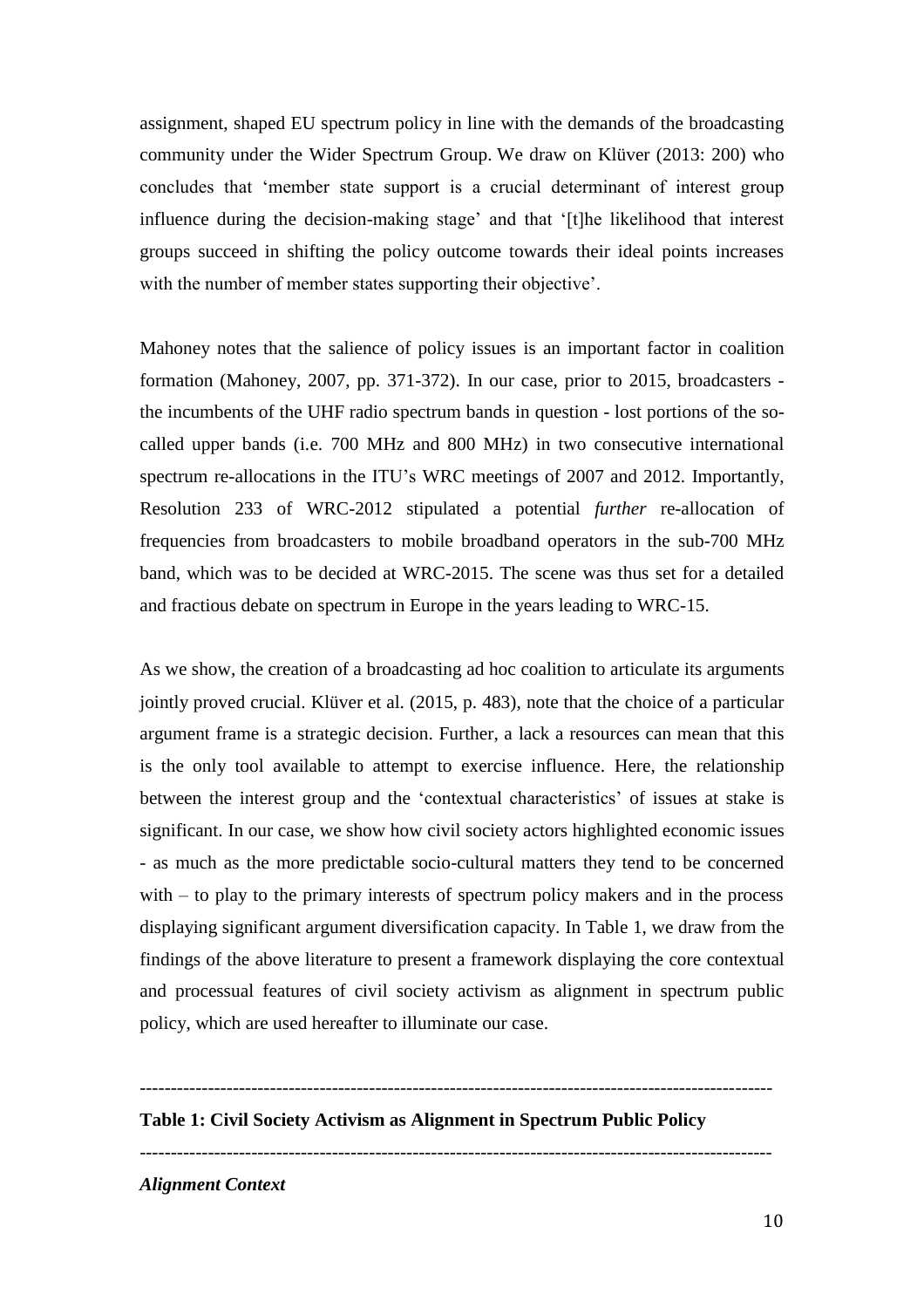Information/knowledge/experience asset possession Problem definition capacity Presence of receptive actors (state, public and private) Existence of windows of policy opportunity/issue salience *Alignment Process* Cooperative flexibility Use of outside lobbying tactics Willingness to confront Argument diversification capacity -------------------------------------------------------------------------------------------------------

Source: Authors

 $\overline{a}$ 

## **The institutional framework for EU radio spectrum decision-making in the leadup to ITU's WRC-15: access points for stakeholder participation**

As a specialised agency of the UN, the ITU is the foremost intergovernmental organisation responsible for regulating electronic communications globally. In the area of radio frequencies, it holds an exclusive mandate to allocate and manage spectrum. Radio Regulations that are adopted at its WRCs which take place every three to four years, are binding for all member states (ITU Radio Regulations, n.d.). The whole cycle of decision-making, however, has resembled a public-private cooperation (El-Moghazi at al., 2012, p. 9) which includes the active participation of private sector members that carry out the technical studies and reports in preparation for each WRC meeting. Currently, the organisation has more than 700 non-state 'sector members' and industry 'associates'<sup>3</sup> (ITU Members, n.d.). This has generated an informal division of labour in which most technical work in radio frequency decision-making is conducted by corporate members (McCormick, 2007, p. 70), while the role of representing the public interest has been assigned to the state (Irion, 2009, p. 2-3) since civil society access to the ITU decision-making processes is

<sup>&</sup>lt;sup>3</sup> While the former are eligible to "participate in all activities in ITU, including chairing groups, take part in consensus-based decisions, and make contributions to all meetings", the latter can participate in a single study group in one of the three ITU sectors (Radiocommunication – ITU-R; Telecommunication Standards – ITU-T; Telecommunication Development - ITU-D) (ITU Members, n.d).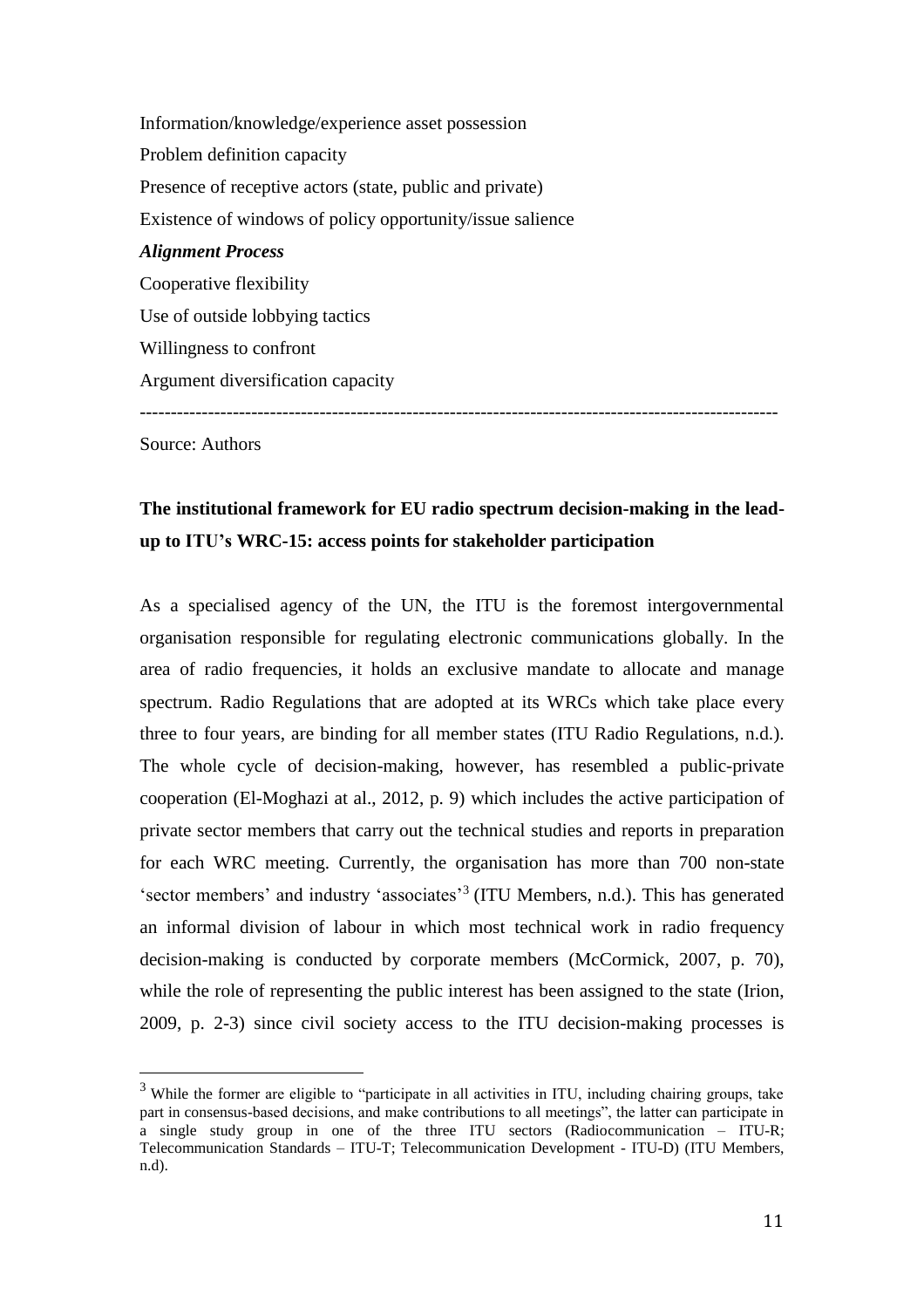marginal. High membership fees (see ITU Membership Fees, n.d.) as well as lack of solid technical expertise have restricted meaningful civil society participation (Horvitz 2009).

Historically, the assigned primary occupants of the UHF (470-862 MHz) band have been terrestrial broadcasters. At the ITU's WRC held in 2007 (WRC-07), frequencies in the 700 and 800 MHz bands were re-allocated to mobile communications in ITU Region 2 (Americas) and Region 3 (Asia-Pacific), while Region 1 (Europe, Middle East, Africa) preserved the 700 MHz band for terrestrial broadcasting (Ala-Fossi and Bonet, 2018, p. 346). European countries successfully opposed US demands for the global release of both bands for mobile use. At WRC-12, however, European states were taken by surprise when their Arab and African counterparts proposed to make available the 700 MHz band for mobile use on a co-primary basis in ITU Region 1, to come into effect at the end of the subsequent WRC-15 (Ala-Fossi and Bonet, 2018, p. 346; ITU Resolution 232, 2012). Another resolution set in place at the WRC-12 turned out to be even more controversial. In line with Resolution 233, member states were asked to identify additional frequency bands for allocation to mobile communications services, which potentially included the spectrum occupied by broadcasters in the so-called sub-700 MHz band (470-694/698 MHz) (ITU, 2015).

The EU has relied on its own body, the Radio Spectrum Policy Group (RSPG), to assist the European Commission in establishing the Union's common positions for ITU conferences. RSPG members include senior representatives from regulatory authorities or ministries of the 28 EU member states and representatives of the European Commission. Most of its policy reports, opinions, and strategies are open to public consultations, which offer clear access points to stakeholders to contribute to the decision-making process. In the lead-up to WRC-15, the RSPG invited stakeholders to express their views on 1) a Draft Opinion on Common Policy Objectives for WRC-15 (RSPG Consultation, 2014a), and 2) a Draft Opinion on a Long-term Strategy for the UHF band in Europe (RSPG Consultation, 2014b). The 'common policy objectives' adopted at the EU level are aimed at uniting EU Member States in their WRC positions.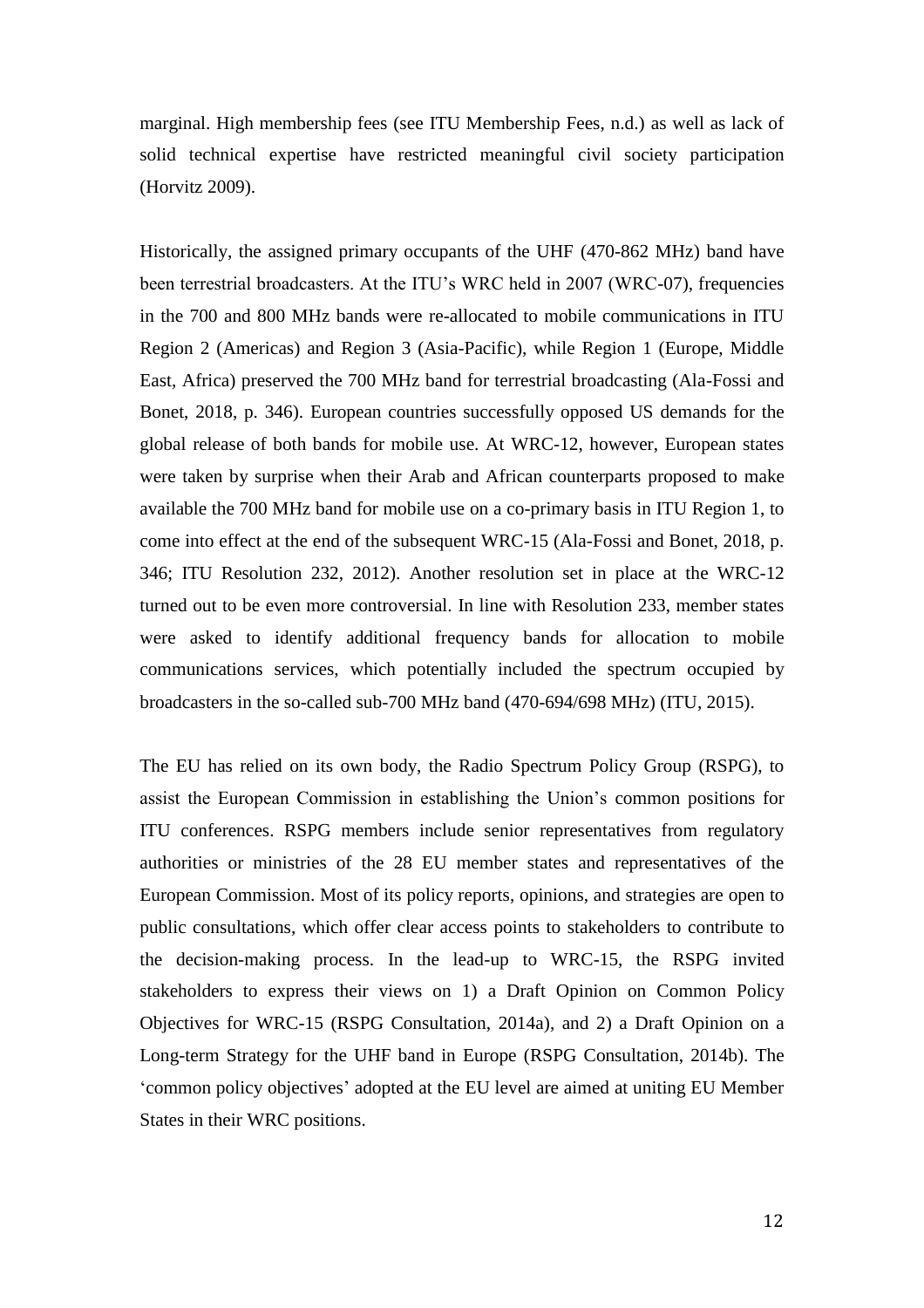In order to facilitate the development of an EU consensus on the use of spectrum allocated to broadcasting, in 2014, the then Digital Commissioner, Neelie Kroes, created the High Level Group on the Future of the UHF band (470-790 MHz), chaired by former EU Commissioner for Trade, Pascal Lamy. The composition of the Lamy Group included broadcasters (Mediaset, ARD, MTV Media, BBC); broadcast network operators (TDF, Albertis Telecom, OiV); mobile network operators (Vodafone, Telefonica, Deutsche Telekom, Orange, Teliasonera, KPN) and technical and trade associations from both quarters (GSMA, BNE, EBU, Digital Europe, APWPT) (European Commission, 2014). Only one member came from civil society: the Community Media Forum Europe, making internal lobbying strategies highly difficult for civil society. Despite a fractious process in which differences between its broadcasting and mobile communications members were clear, the Lamy Group opened its recommendations to a public consultation in 2015, which, as outlined below, established the basis of the EU's spectrum approach regarding broadcasting.

In order to reduce potential differences between EU member states' spectrum policy positions and those of the European continent as a whole, the EU has reduced its level of direct involvement in the ITU in the last decade. Instead, the ITU's pan-European regional body, the European Conference of Postal and Telecommunications Administrations (CEPT), has assumed prominence in preparations for upcoming WRCs (Shahin, 2011, p. 693 in Ala-Fossi and Bonet, 2018, p. 346). The CEPT's European Communications Committee (ECC) is responsible for harmonisation and spectrum use policy development. Its Conference Preparatory Group (CPG) has been in charge of developing the general European Common Proposals (ECPs) for WRC meetings. CEPT members are responsible for national level policy design and regulation (CEPT, 2009) for 49 states in Europe and the former Soviet Union. Intergovernmental organisations for telecommunications from other regions, as well as the European Commission and the European Free Trade Association, may attend meetings as observers, without having a right to vote.

Work on preparations for WRC-15 commenced in April 2012 (ECC, 2012), and, in June 2013, the ECC announced the creation of a new Task Group (TG6) to study the future of the 470-694 MHz band in the light of WRC-12's Resolution 233 (ECC, 2013). Between 2013 and 2015, the TG6 held two joint workshops with the European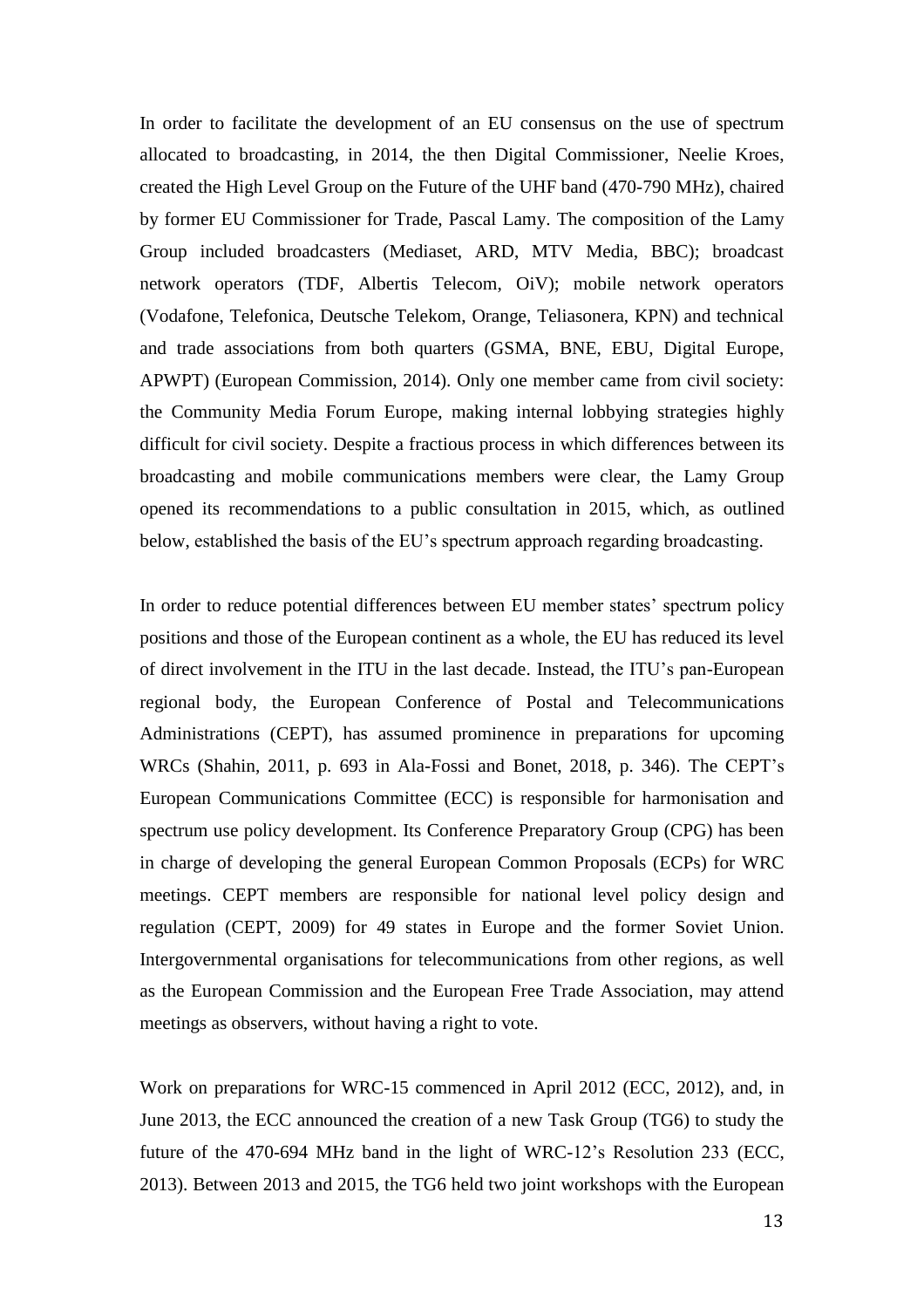Commission. The workshops collected stakeholders' reactions to the draft European Common Proposals for WRC-15 (Joint European Commission-CEPT Workshop, 2015). This offered another window of opportunity for interested parties, such as the representatives of the digital technology industry in Europe (Digital Europe) and the broadcasting sector (European Broadcasting Union) to participate in the debate. Importantly, in terms of capacity for internal lobbying strategies, no civil society groups were present on the agendas of these events.

#### **Strategic Alignment and the framing of European civil society arguments in the WRC-15 Debate on Spectrum**

The debate over the future of UHF spectrum in Europe was noteworthy for being a policy area that united both public service and commercial broadcasters which have not been typical allies when it comes to other broadcasting policy issues. Additionally, since the introduction of digital terrestrial broadcasting, spectrum policy issues in Europe have been particularly important for private broadcast network operators, in charge of the infrastructure for transmission of digital broadcasting services in Europe. These include companies such as Arqiva in the UK, ORS in Austria and 14 other operators, as part of the Broadcast Networks Europe (BNE) association. In order to bring to the attention of EU policy-makers the breadth, but also the concerted nature, of the broadcasting industry actors' positions, the BNE initiated the formation of the Wider Spectrum Group (WSG) as a follow-up to the Lamy Group. WRC-2015 was the key reason for its constitution. The WSG was aware of the risk of allowing the well-organised and well-funded mobile broadband sector to establish its argument for more spectrum (Digital UK interviewee, June 10, 2016).

The BNE first turned to the broadcasters' representatives, the European Broadcasting Union (EBU) to galvanise support in an ad hoc coalition. The EBU was the only member of the group which was an ITU member and became the 'main co-operator' in the BNE (BNE interviewee, July 20, 2016). BNE acted strategically to broaden its support base through bringing in commercial providers of Programme Making and Special Events (PMSE) services, like wireless microphones and wireless in-ear monitor (IEM) systems used mainly in large venues and productions. These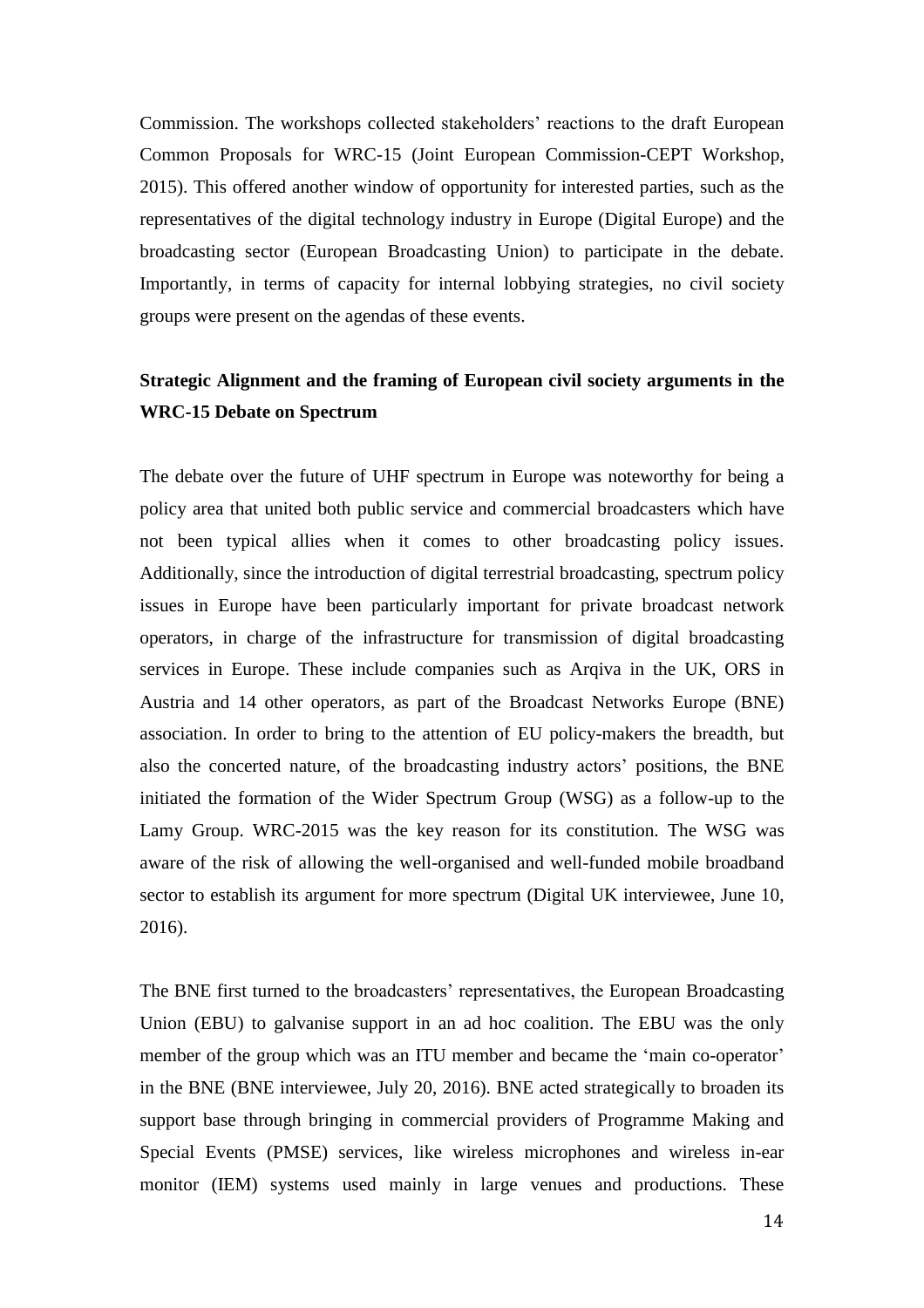companies co-existed historically with broadcasters in the UHF band, utilising the socalled 'white spaces' left unoccupied by broadcasters to avoid transmission interference. They were represented by Pearle\* – Live Performance Europe and the Association of Professional Wireless Production Technologies (APWPT). The WSG was also strengthened by the European Coordination of Independent Producers (CEPI), which represented media production companies across the continent.

The establishment of the core of this ad hoc coalition by its most strongly resourced actors provided a window of opportunity for civil society organisations to align themselves with the position of the WSG. The latter was particularly receptive to the Uni Global Union - Media, Entertainment and Arts (UNI MEI) and the European Federation of Journalists (EFJ). The most prominent civil society organisation members, however, turned out to be those representing the interests of viewers and listeners. The long established VLV joined the group, acting as a link to its European level equivalent, the European Alliance of Listeners' and Viewers' Associations (Euralva), which was not at the time a member. These actors displayed considerable cooperative flexibility by working in line with the interests of a diverse range of organisations in the WSG. They asserted arguments against reallocation of spectrum away from broadcasting and towards mobile communications. They were strident in opposing any views from the mobile communications and IT industry that argued for a co-primary and so-called 'flexible' utilisation of the sub-700 MHz band, notably the potential introduction of a downlink option for one way transmission of broadcast content to mobile devices in the band (see BITKOM, 2015).

As the work of the Lamy Group developed throughout 2014, the influence exerted by the broadcasting constituency became evident. In the UK, the VLV worked with the EBU and Digital UK<sup>4</sup> to contribute to the shaping of the debates held in the lead up to the Lamy Report (VLV interviewee, June 21, 2016). This influence soon became clear when the Report acknowledged that DTT had formed the 'backbone' of the European audiovisual model, offering free 'quality programming' and accomplishing 'major public policy objectives, such as cultural diversity and media pluralism' (Lamy Report, 2014, p. 3). Although unable to reach a consensus between the

 $\overline{a}$ 

<sup>4</sup> Owned by Arqiva, the BBC, Channel 4 and ITV in the UK.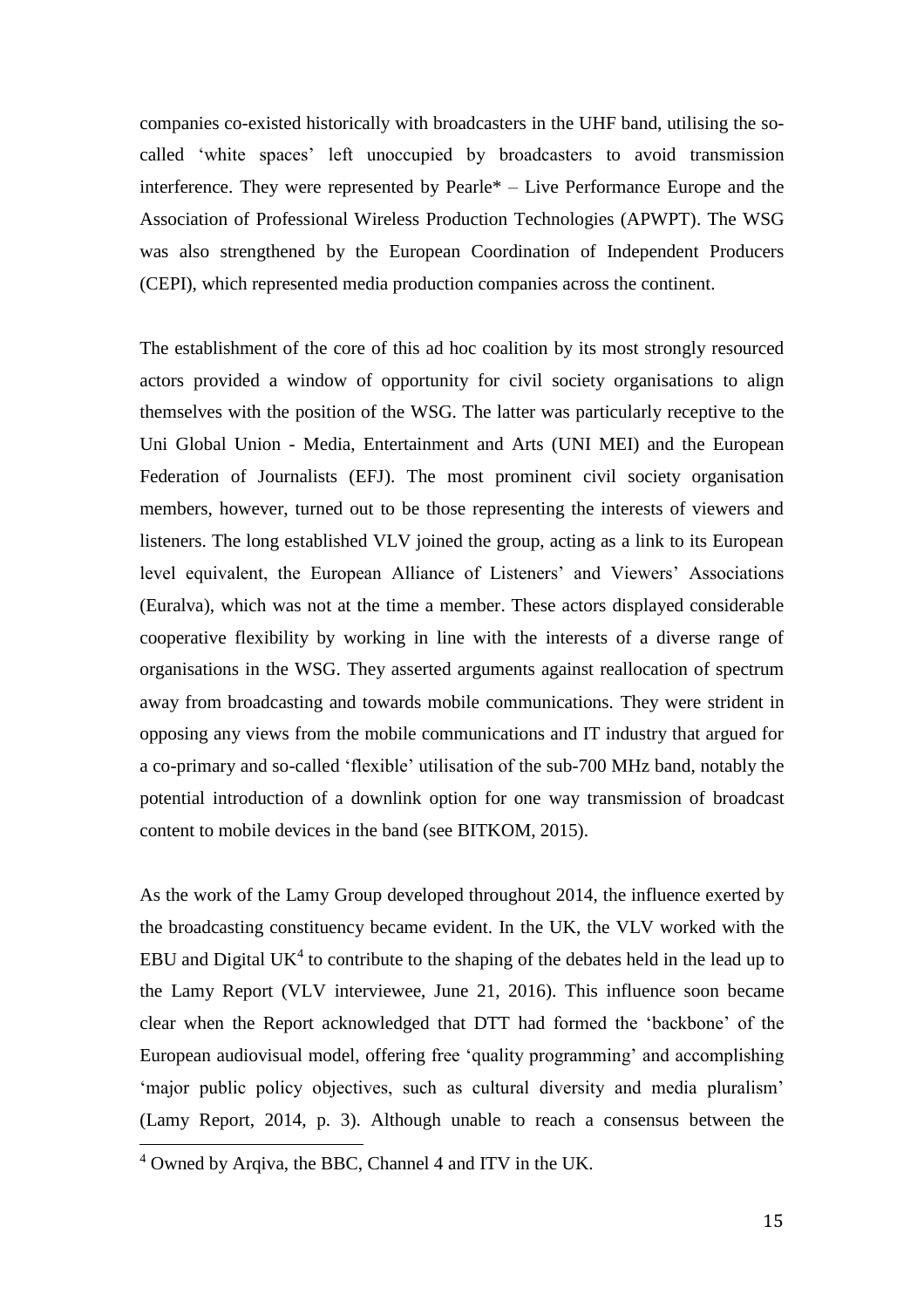participants of the High Level Group, Lamy offered a compromise position that promised to provide "certainty" and "predictability" of spectrum resources for the broadcasting sector. He proposed the so-called '20-25-30 model' which envisaged freeing the 700 MHz band for mobile communications by 2020, preserving the sub-700 MHz band for broadcasting until 2030, whilst carrying out a stock-taking exercise by 2025. This satisfied the broadcasters' side. Yet, in line with the preferences of the mobile broadband constituency, the Lamy Report also produced a recommendation, endorsed by the RSPG and the ECC, whereby member states would be able to allow supplemental downlink for mobile broadband content in the sub-700 MHz band (Lamy Report, 2014). The report set the tone for EU's WRC-15 position on the sub-700 MHz band which, in effect, followed Lamy's proposals (VLV interviewee, June 21, 2016; BNE interviewee, July 20, 2016).

The WSG capitalised on the window of opportunity provided by the Lamy Report's acknowledgment of the success of the European audiovisual model and praised its "evidence-based proposals" (Digital UK interviewee, June 10, 2016) through external lobbying tactics. UNI MEI was active here and showed its argument diversification capacity by linking the production of diverse content with employment growth in an ecosystem that "represent [ed] 14 million jobs and  $\epsilon$ 860bn of turnover in Europe" (WSG, 2015). The WSG was keen to remind policy makers that the EU audiovisual industry had both economic and cultural significance. A BNE representative noted that broadcasting 'had created jobs and this was of huge relevance to the EU policymakers, who have been trying to save pan-EU business models' (BNE interviewee, July 20, 2016).

Showing further argument diversification capacity in civil society quarters, Euralva linked market power arguments to the interests of its own constituency, arguing that "[a] weakened DTT platform [would] result in powerful gatekeepers and too much market power in the hands of players (e.g. telecommunications operators) who have not been subject to content regulation traditionally, thereby putting at risk the significant public policy goals associated with DTT" (Euralva, 2015a). Euralva aligned itself with broadcasting players in utilizing evidence based tactics in a direct and forceful external confrontational challenge, demanding "transparency of [sic] the way the MT [mobile telecommunications] and WBB [the wireless broadband]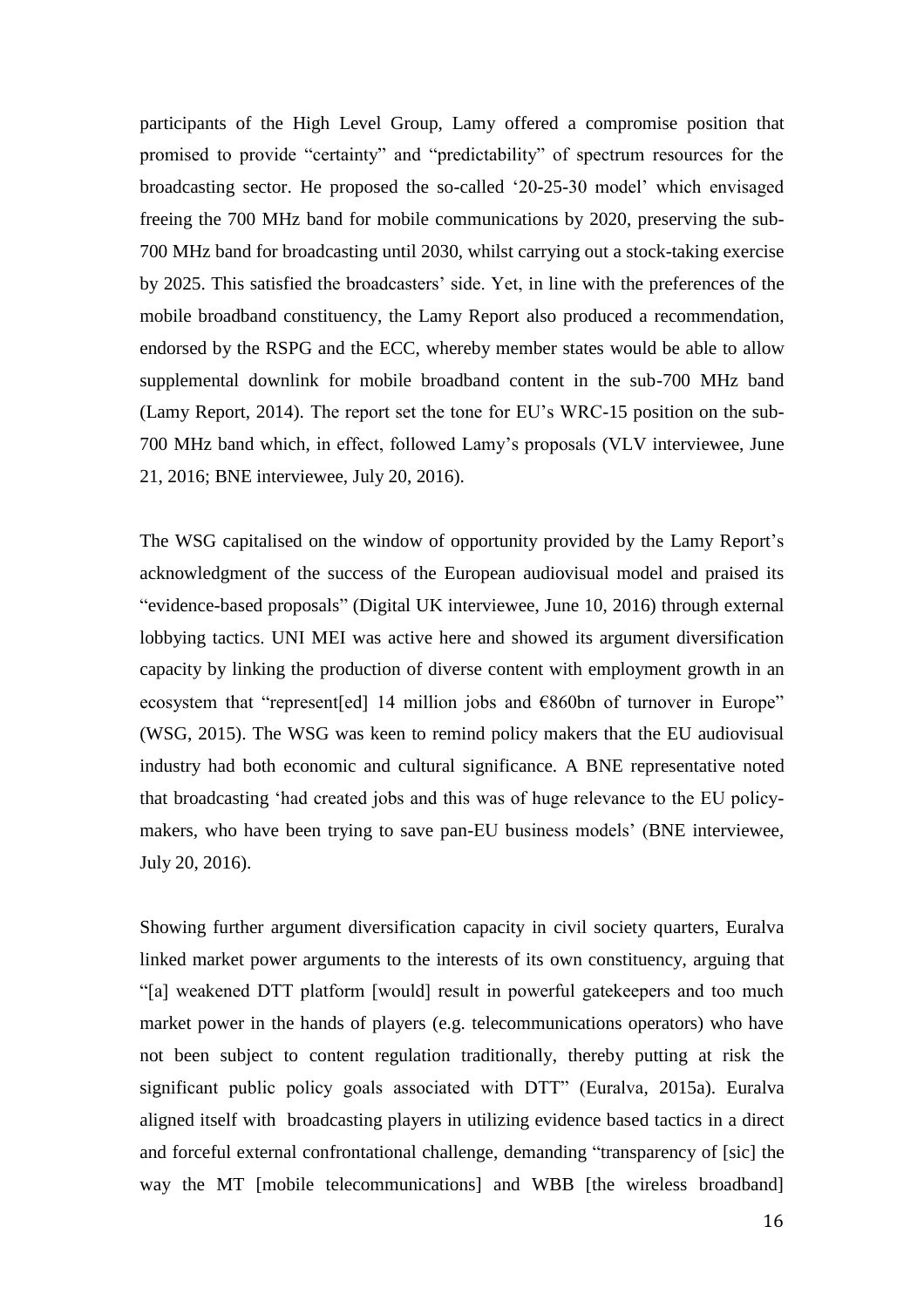industry is using already allocated spectrum" (Euralva, 2015a; Euralva, 2015b). It requested "studies about the incremental value of further spectrum allocations to the MT/WBB industry" and pointedly asked "What could the MT/WBB industry offer with this and further (as demanded) allocations that would be so exceptional and would far outweigh the substantial economic, social and cultural value that the DTT platform currently offers?" (Euralva, 2015b). This perspective, bolstered by media industry players, suggested that DTT has returned greater value from spectrum than mobile operators 5 , which have increasingly offloaded mobile communications traffic to Wi-Fi providers using unlicensed spectrum bands (ARD, 2015; Arqiva 2015; Wik and Aegis, 2013). This research was seized upon to argue that there was thus less need for additional spectrum. Furthermore, the broadcast industry lobby argued that the introduction of the downlink "flexibility option" presented potential risks of interference with DTT and PMSE licensees (EBU, 2015a; ARD, 2015) in a clear reference to the quality of service experience of viewers at the core of VLV interests. The VLV aligned itself with this, but reinforced it with the more confrontational, emotive view of downlinking as a "Trojan Horse" that would effectively mean a coprimary allocation of the sub-700 MHz part of the spectrum (VLV, 2015).

For the WSG, the negotiations at WRC-15 were pivotal in respect of item 1.1 which required states to identify additional frequency bands for allocation to mobile services on a primary basis, potentially including the sub-700 MHz band. The 700 MHz band reallocation (agenda item 1.2) was, by contrast, in effect regarded as a *fait accompli* (Euralva interviewee, June 13, 2016). The organisation of the European broadcasting constituency proved highly effective. The WRC-15 meeting concluded that the sub-700 MHz band spectrum in Region 1 would remain exclusively for broadcasting. The re-allocation of this band would not be part of the WRC-19 agenda, while a review of the whole UHF band was scheduled for WRC 2023 (EBU, 2015b). As a result, it is unlikely that any change of policy regarding the sub-700 MHz band will take place until the subsequent WRC, set to take place in 2027, an outcome significantly in line with the broadcast constituency's position.

 $\overline{a}$ 

 $<sup>5</sup>$  See, in particular, Digital UK (2014).</sup>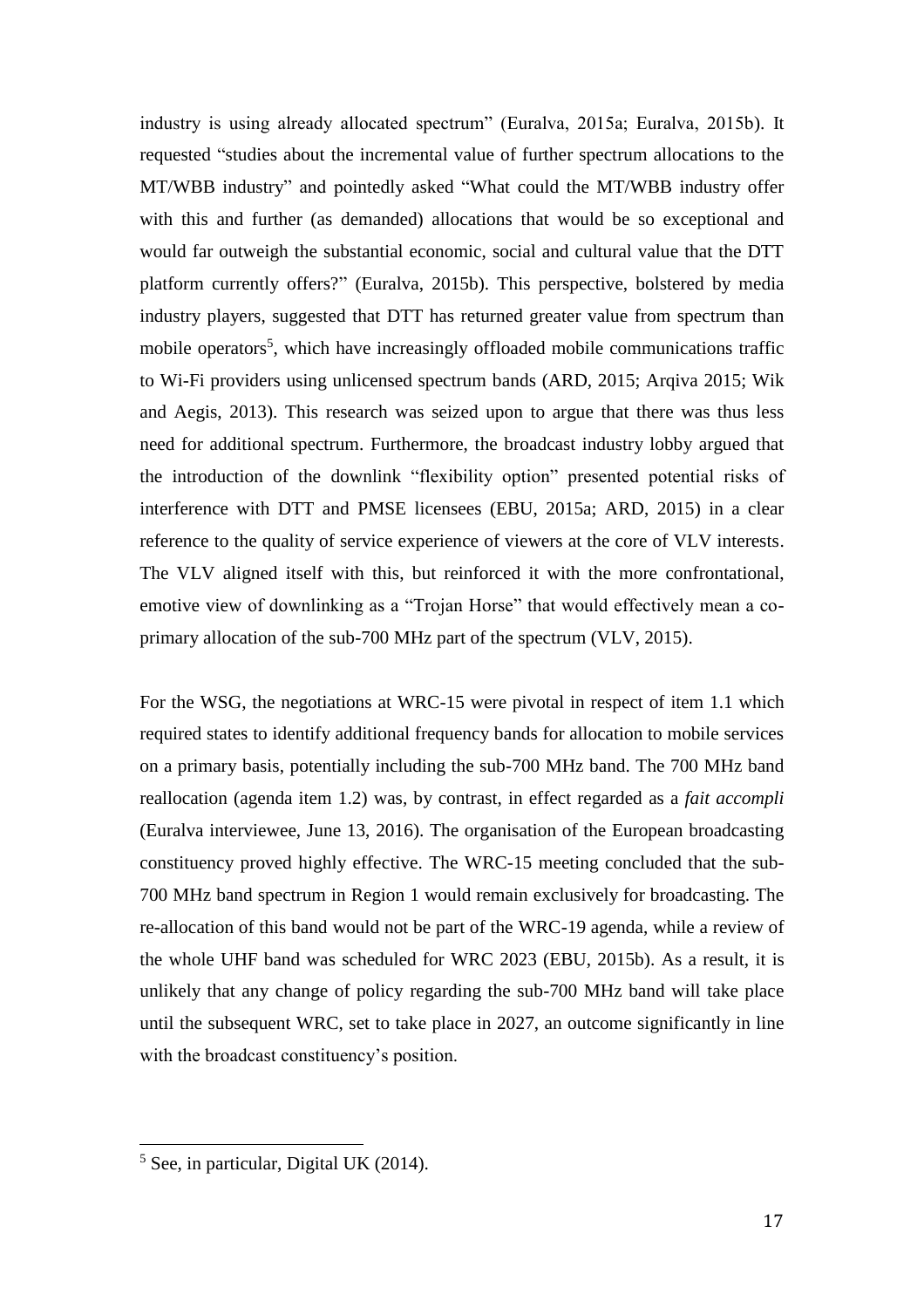#### **The Significance of Civil Society Strategic Alignment Activism in the European Policy Debate on Spectrum**

Focusing on civil society involvement in recent European spectrum policy debates through the lens of strategic alignment constructed in this article enables new light to be shed on the context and process of such activity. Whilst relatively poorly resourced compared to other protagonists in spectrum debate, organisations such as VLV, Euralva and UNI MEI were well enough established in their respective fields to have amassed sufficient technical resources and expertise to play a significant part in the WSG. They were able to utilise the key knowledge asset of a strong general sectoral understanding, as well as specific knowledge of the position of media workers, and the viewer and listener. This set the ground for them to demonstrate their capacity to define plausibly, from their specific perspectives, the problems at the heart of the debate on possible spectrum reallocation away from broadcasters towards mobile broadband providers. They possessed sufficient experience and standing to be taken seriously by a range of better resourced - though highly receptive - actors from the broadcasting industry in the WSG. They showed themselves amenable to alignment with these actors which were outside their specific domain of activity and interest. The most noteworthy aspect of this was their lining up alongside players from production and (often commercial) service provision. Civil society actors, more than any others in the broadcasting coalition, were able to embody and articulate the sustained importance of free to air digital terrestrial television to core electoral constituencies of interest at the national level across the EU. For example, the VLV argued that the delivery of high definition pictures to mobile handsets did not make sense in the current technological environment (because of the bandwidth requirements entailed in doing so). It has also contended that it 'is important to make choices on spectrum based on what broadcasters are actually doing rather than on what the mobile sector argues it might deliver in the future. It is interesting to note that consumers replace their TV sets every six to eight years whereas mobile consumers replace their handsets every twelve to eighteen months currently' (VLV interviewee, June 21 2016).

As a small and modestly funded organisation, the VLV has demonstrated strong civil society orientations, tapping into the expertise of other like-minded organisations on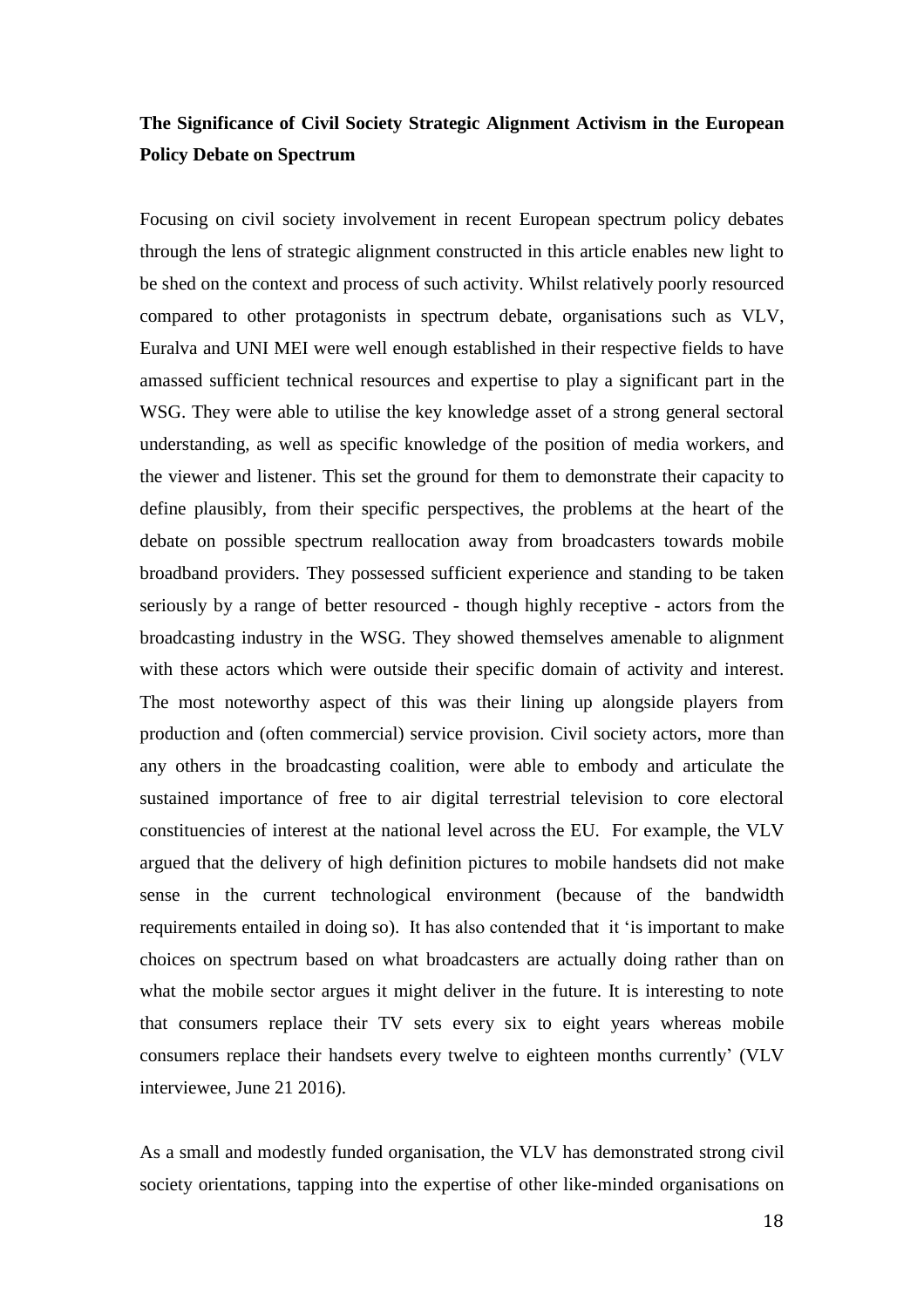key spectrum issues to build often technical arguments around viewers' and consumers' perspectives. Thus, joining broader sectoral coalitions such as the WSG has provided it with a crucial opportunity to obtain information on the procedures of the decision-making at WRCs, and the lobbying tactics applied by mobile operators and broadcasters. According to an interviewee, 'without knowing what has happened behind closed doors at WRC-15, it will be difficult to know how to campaign for the retention of free to air broadcast television both before and at WRC-19. It is important to know who did what and when to be able to plan ahead and to be effective in influencing both the British government and, by extension, the WRC itself in the runup to its next meeting in 2019' (VLV interviewee, May 19, 2016). The policy fulcrum of WRC-15 created windows of opportunity through which civil society voices could be articulated. Spectrum by that stage had assumed a high degree of policy salience. These factors combined to create an opportunistic context for civil society to undertake an effective process of strategic alignment to resist change to the sub-700MHz part of the spectrum.

The process of civil society activism in the spectrum policy debate shows the preponderance of confrontational outside lobbying tactics. None of the civil society broadcast actors most active in the spectrum debate had direct inside access to the EU's Lamy Group. A barrier like this is nothing new for civil society. The case of spectrum shows clearly a consequential utilisation of the outside lobbying modus operandi. However, the opportunity - but also the responsibility - entailed in strategic alignment motivated a more nuanced approach that meant that civil society generated more than simply noisy protest in line with its direct interests. In order to do realise this, civil society actors were required to broaden and diversify their argument set as shown, in line with the interests of fellow non-civil society members of the ad hoc coalition.

Whilst the broadcasting industry was able to provide its own strong arguments for the retention of the 470-694 MHz band for terrestrial broadcasting in Europe, UNI MEI, for example, advanced arguments for retaining spectrum allocation in terms of ensuring the maintenance of content diversity, which sat beyond its core interest of employment rights. The debate also evidenced the employment by civil society bodies of a strongly confrontational challenges to the mobile communication industry, using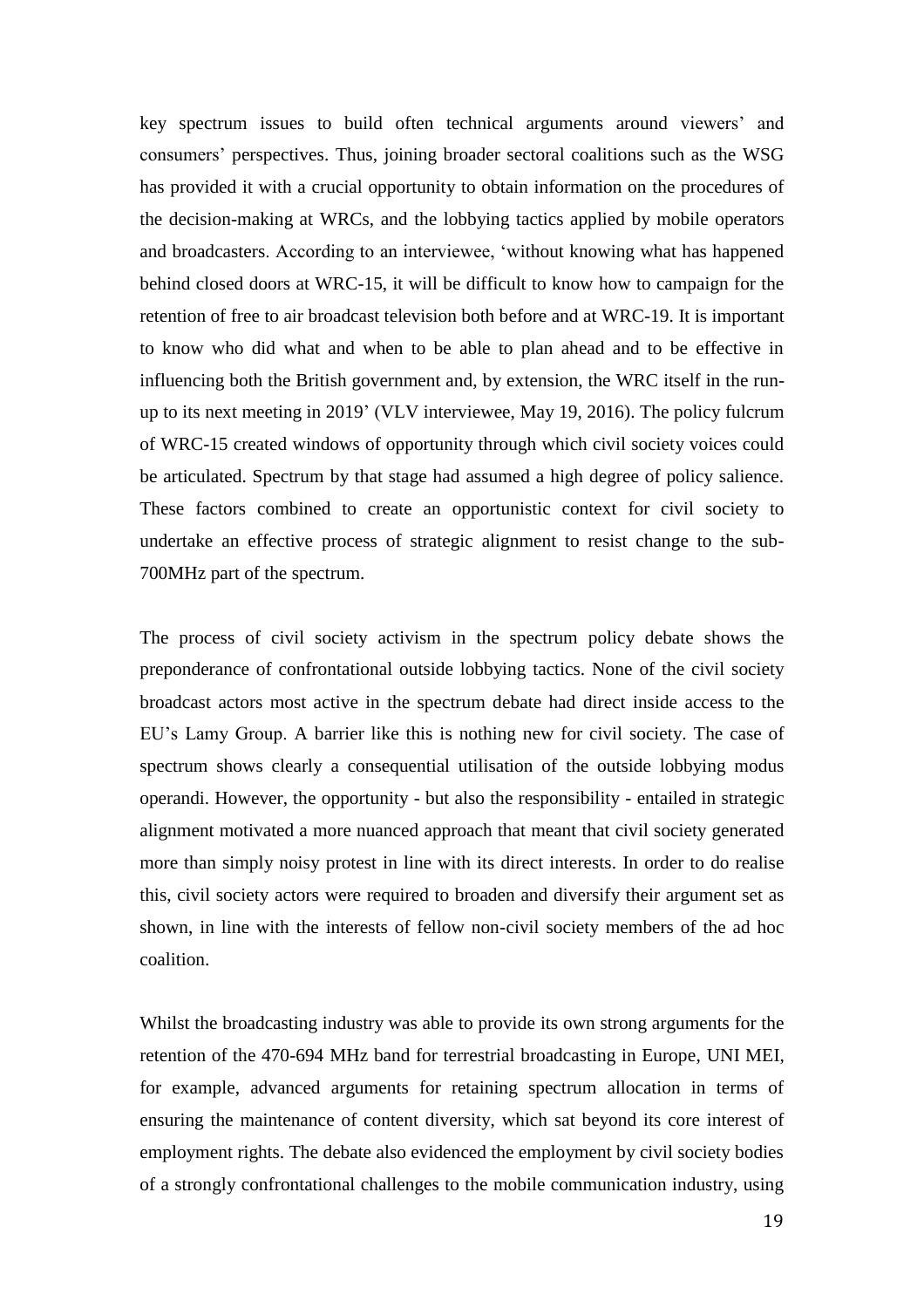language mostly associated with the latter's arguments to be allowed to occupy new parts of the spectrum. Euralva went outside what could be regarded as its core remit through making strident calls for studies to establish both the practical need and relative value of more spectrum allocation to the mobile industry. It also produced economic arguments around market structure and linked them to a potential detrimental impact on the historic public policy goals of digital terrestrial television. This kind of issue linkage and development took its place among a raft of technical arguments propounded by the broadcasting industry, which in their turn were linked to the public interest matters of universal coverage, as well as the ability to secure future spectrum efficiency generating innovations through research and development.

#### **Post-WRC-15 EU Policy on Spectrum: the Significance of Member State Preferences and National Broadcasting Characteristics**

A BNE representative, reflecting on the outcome of WRC-15, described it as a 'victory' for the WSG, though not the 'end of the war' since WRC 2023 would be a crucial event (BNE interviewee, July 20, 2016). Euralva also sounded a cautionary note in declaring a 'conditional victory' for the broadcasters' coalition (Euralva interviewee, June 13, 2016). The WSG as a pressure group had created strong and persuasive arguments. Yet, very importantly, there was acknowledgement that it was impossible to attribute this success causally to the formation of the coalition alone (Digital UK interviewee, June 10, 2016), since it was evident that a number of European national regulators and policy-makers were opposed to the kind of changes favoured by mobile broadband providers. Yet, following the conclusion of WRC-15, the European Commission submitted a *Proposal for a decision on the use of the 470- 790 MHz frequency band in the Union*. This was regarded by an interviewee from the BNE as the 'greatest challenge' from the European Commission to the broadcasting constituency's position (BNE interviewee, July 20, 2016). Nevertheless, the outcome of this ultimate phase of EU decision making on the matter proved very much in line with the broadcasting sector's preferences and is thus important to consider.

The Commission argued that its proposal would harmonise the use of the UHF band in order to achieve the Union's connectivity targets of universal wireless broadband coverage at high transmission speeds. This, in return, would 'boost mobile network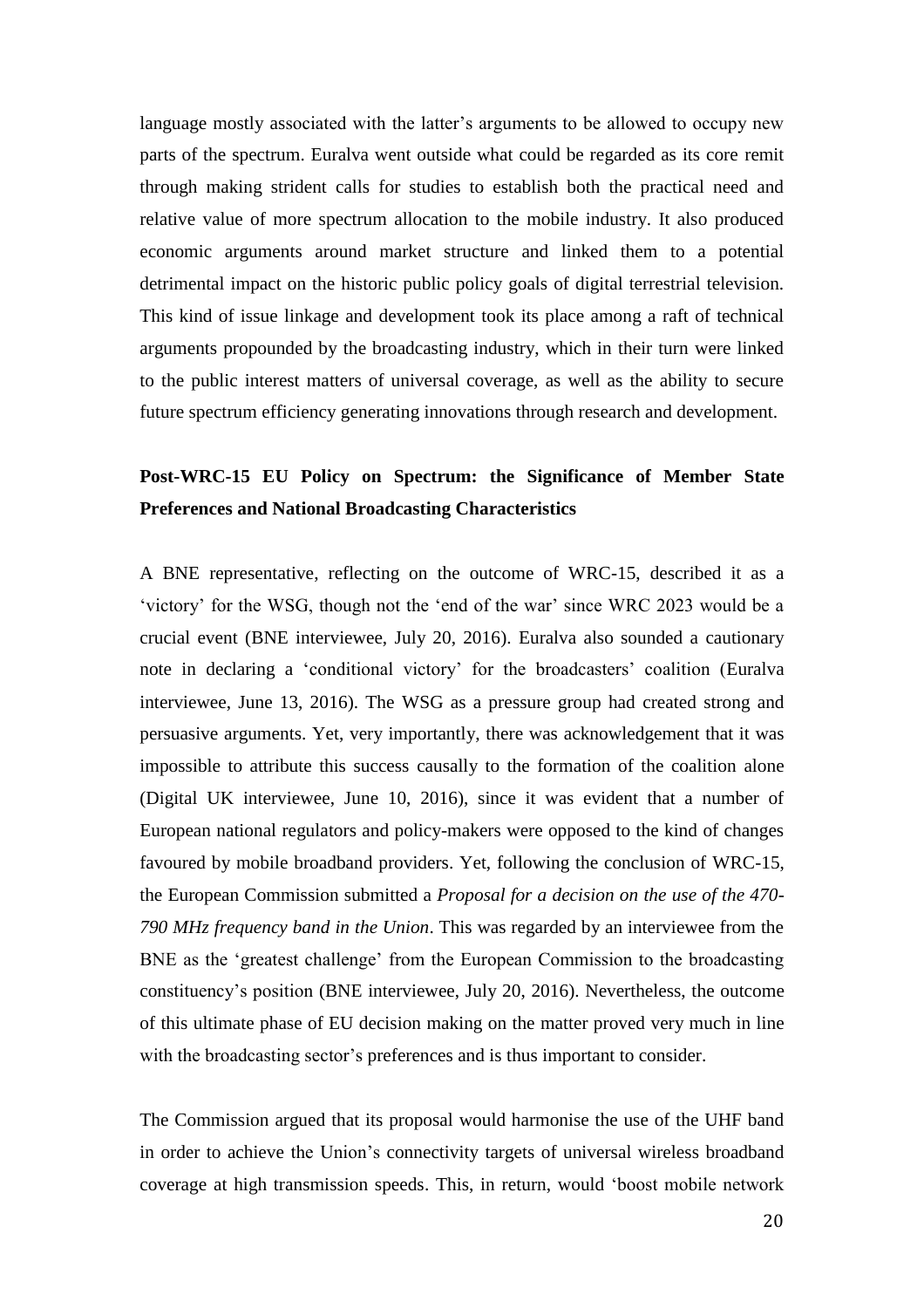capacity' and facilitate the deployment of 5G mobile broadband services and the Internet of Things (European Commission, 2016, p. 6). The Commission advocated use of the 'flexible' approach suggested in the Lamy Report<sup>6</sup>, meaning that, depending on national spectrum use and demands, the band could be shared between the incumbent audiovisual (DTT, PMSE) and the wireless broadband services providers. In order to avoid interference between these users, the Commission proposed that the latter's activities would be limited to a 'downlink-only' mode. This was 'proposed to accommodate varying situations in the EU. Some Member States hardly used the 470-694 MHz for DTT, and are therefore able to deploy alternative transmission in the frequency band, while other countries, as heavy users of DTT, [wer]e provided with a safeguard that alternative use is limited' (EPRS, 2017).

A documentary analysis of the final version of the Decision on the matter adopted by the EU on 17 May 2017 (European Commission, 2017) through the co-decision process is telling, since almost all of the Commission's articles in the originally proposed draft were amended by the Council of Ministers and the European Parliament. This is important since it highlights the significance of political accountability and perceptions of public support for change in spectrum policy, which provided a fertile ground for the preferences of civil society actors from broadcasting to be realised. First, the Council extended the deadline for the re-allocation of the 700 MHz band to wireless broadband users (European Council, 2016) by up to two years after the initially proposed deadline of 30 June 2020, provided that there were duly justifiable reasons for the delay<sup>7</sup>. Second, the Council negotiated the removal, from the original proposal, of the requirement on member states to "take all necessary measures to ensure a high-quality level of coverage of their population and territory at speeds of at least 30 Mb/s" (European Commission, 2016).

 $\overline{a}$ 

<sup>6</sup> As well as RSPG's Report on a 'Proposed spectrum coordination approach for broadcasting in the case of a reallocation of the 700 MHz band' (RSPG, 2013) and Opinion on a 'Long-term strategy on the future use of UHF band (470-790 MHz) in the European Union' (RSPG, 2015).

 $<sup>7</sup>$  Upon the proposal of the European Parliament rapporteur who lead and coordinated the amendment</sup> of the document, MEP Patricia Toia, the list of justifiable reasons were added as an Annex to the final version of the Decision (European Council, 2017). They include reasons such as 1) unresolved crossborder coordination issues resulting in harmful interferences; (2) the need to ensure, and the complexity of ensuring, the technical migration of a large amount of the population to advanced broadcasting standards; (3) the financial costs of transition exceeding the expected revenue generated by award procedures; (4) force majeure' (European Council, 2017).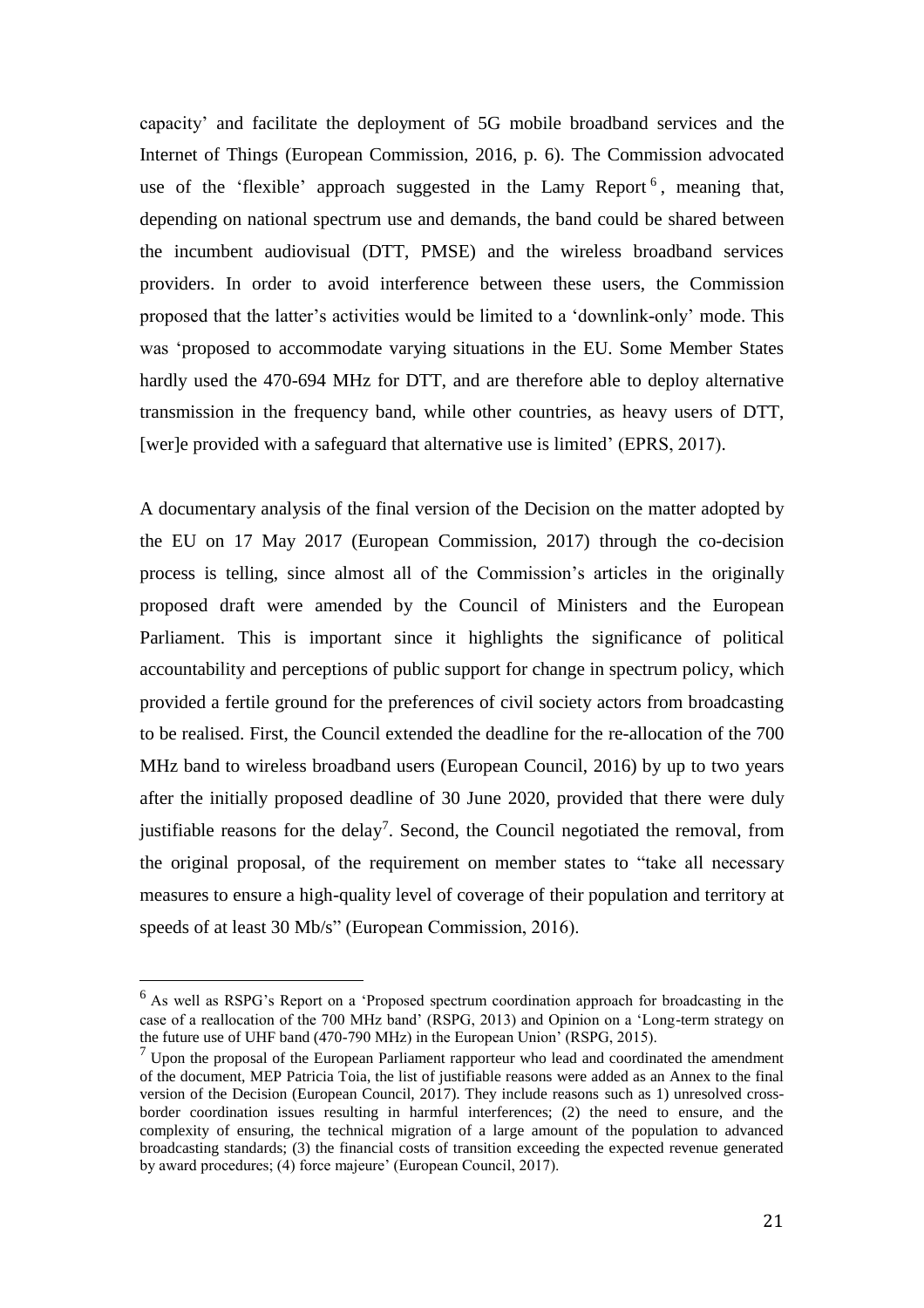Third, the Council included an amendment which stipulated that the sub-700 MHz band would remain available exclusively to DTT and PMSE services *at least* until 2030 (European Council, 2016). Fourth, it also rejected the downlink-only alternative use of the sub-700 MHz band. Instead, any alternative uses of UHF spectrum would depend on member states' considerations of national needs for broadcasting provision. Fifth, the Parliament and the Council also created a new article 6 in the final version of the Decision, which allowed compensation for the direct cost, incurred particularly by consumers, from moving broadcasters out of the 700 MHz band. Finally, the Council rejected granting the Commission the responsibility to carry out an *assessment* by 2025 of 'whether it is necessary to change the use of the 470-694 MHz frequency band, or any part of it' (European Commission, 2016). The Commission was instead merely allowed to *report* to the Council and the Parliament on the developments in the use of the sub-700 MHz frequency band (European Commission, 2017).

The nature of these legislative changes suggests strongly that the broadcasting lobby had substantially achieved its preferences. The EBU had argued that the downlinkonly option should be eschewed since it had 'not yet been validated by technical studies and market demand' (EPRS, 2017, p. 7). It also contended that the 2020 deadline for releasing the 700 MHz band was too short for broadcasters, 'as it would neither allow sufficient time to upgrade their DTT networks nor for consumers to upgrade their equipment' (EPRS, 2017, p. 7). The BNE had argued for 'guarantee[d] access of DTT services to the sub-700 MHz band until *at least* 2030' (EPRS, 2017, p. 7, emphasis added). It contended that the 2020 deadline 'for making the 700 MHz band available for wireless broadband should be extended until the end of 2022' (EPRS, 2017, p. 7). All these demands were reflected in - and became part of - the final version of the EU Decision on the future use of the UHF band. Clearly, as shown, for civil society actors, whilst not central players, being strategically aligned with the broadcast industry constituency allowed their preferences to be expressed and incorporated in the ultimately influential broadcasting ad hoc coalition's arguments.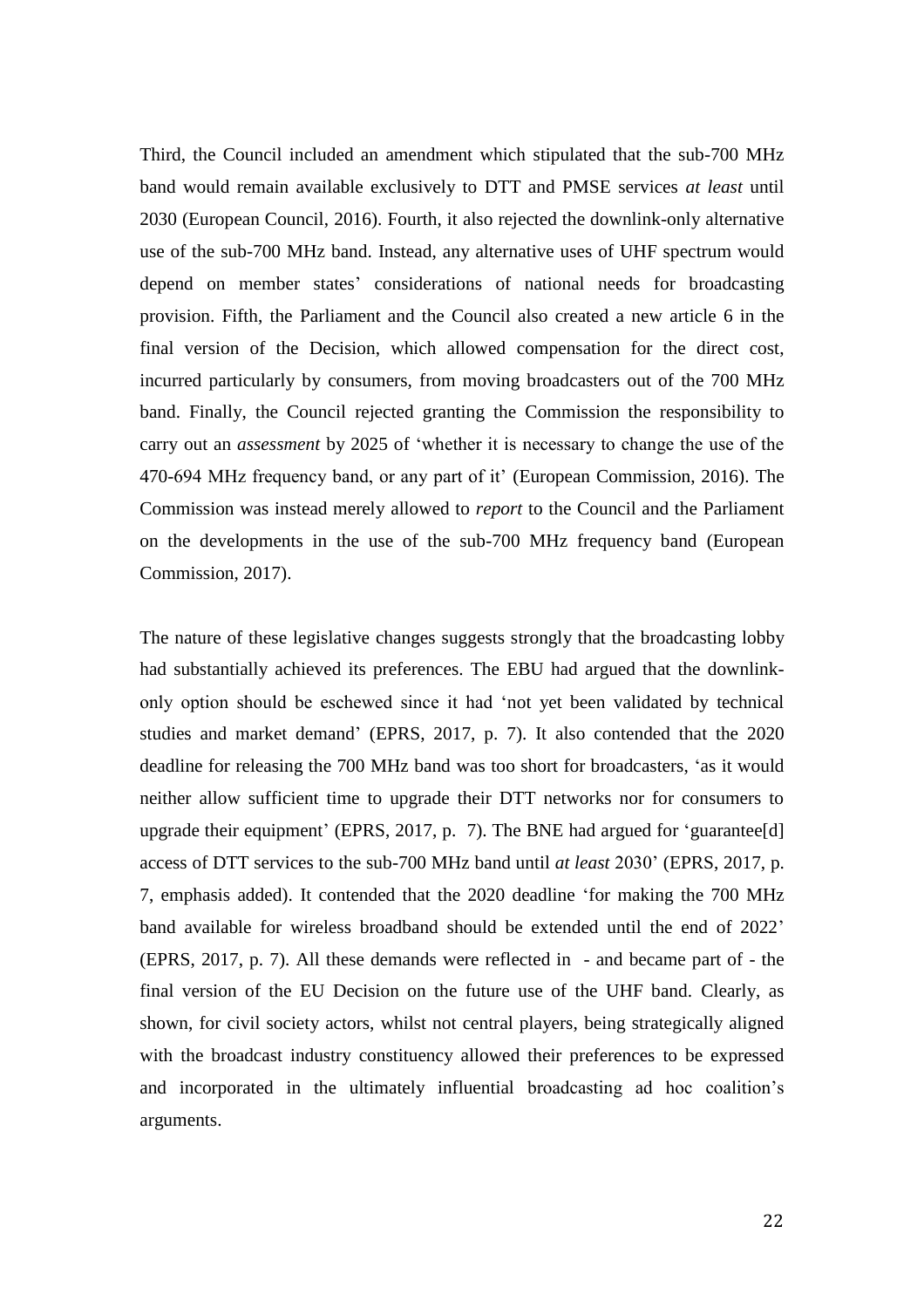Yet, it is also clear that a key factor in accounting for this policy outcome is the divergent national circumstances in DTT use. Michalis (2016, p. 353) highlights that some states, such as France and Germany, have already assigned the 700 MHz band for mobile communications use, and others like Denmark, Finland, Sweden and the UK are expected to follow suit. Rather differently, others, such as Italy and Spain, have significantly increased the numbers of new local broadcasting channels following the introduction of the DTT system where narrowing spectrum capacity available to broadcasters would run counter to supporting these new service providers. More generally, the terrestrial distribution of broadcasting services has remained of considerable importance in most EU member states where nearly 'half of all households (250 million people) rely on DTT'. In countries such as Greece, Italy, and Spain - but also France and the UK - the DTT platform has been either the most dominant or the only one that has offered universality of access (Michalis, 2016, p. 356).

#### **Conclusion**

The strategic alignment by civil society actors with interests from the broadcasting industry in order to mount what turned out to be successful, though possibly temporary, opposition to change in the status of the 490-694 MHz band was classically ad-hoc in nature in Pijnenburg's terms: informal, time-limited, single issue and loose in character. Its affordances notwithstanding, it is important to understand that the strategic alignment evident in this case provides civil society indirect and somewhat proxy access to policy decision making that is valuable but highly contingent. However, what does evidence of this article tell us about civil society actors' ability to sustain and develop further their alignment capacity in the future?

This is likely to hinge on three core factors. First, the WRC-15 debate allowed the establishment of an informal cooperative understanding between publicly funded and private broadcast interests and civil society. The extent to which this can be strengthened into the future will be very important for civil society actors, should they wish to influence the debates that will inevitably occur on spectrum allocation in coming years. In July 2017, Euralva formally joined the WSG, a development which further embeds the presence of civil society in a coalition which has proven to be highly significant in European spectrum policy in recent years. Second, civil society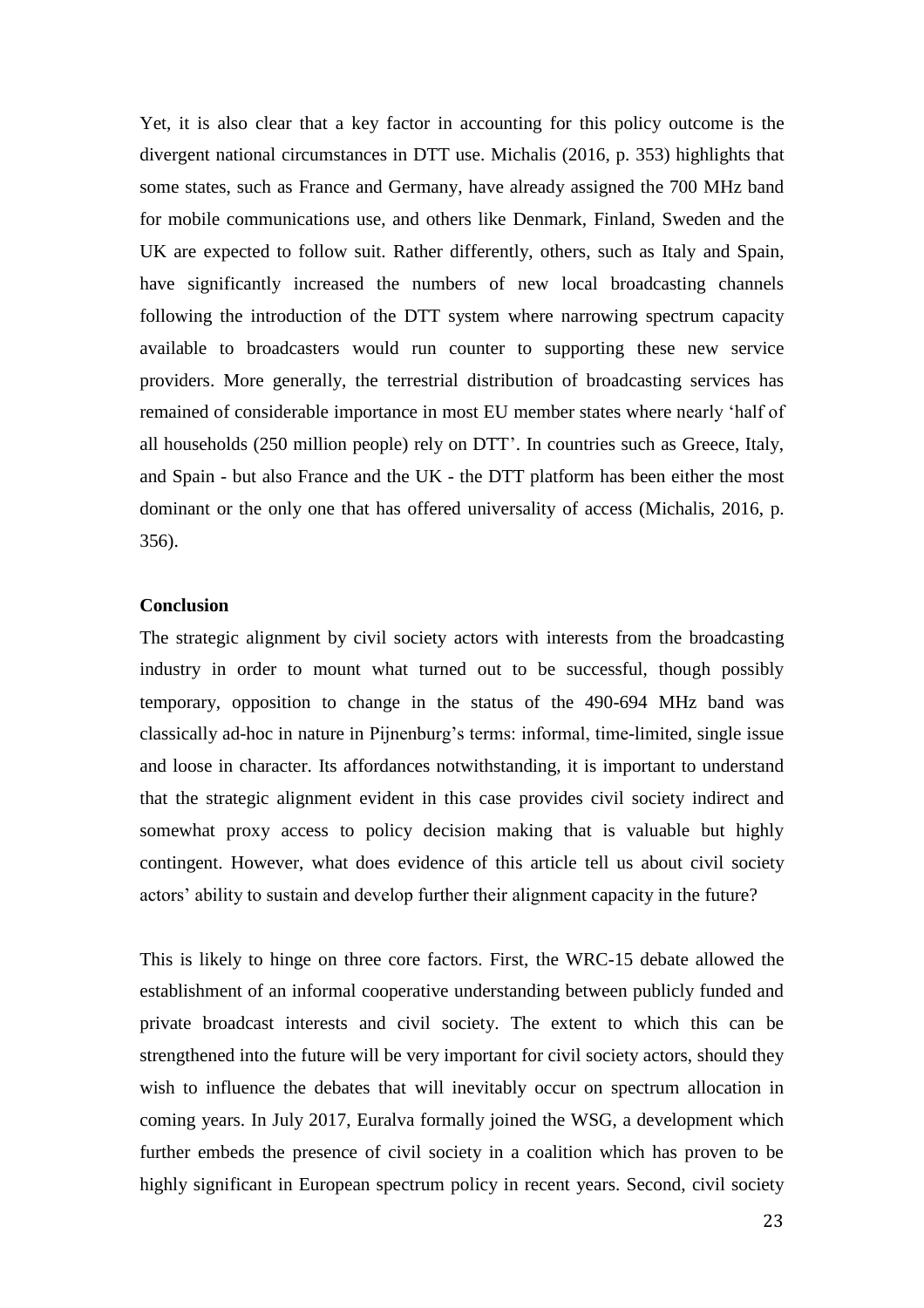actors will need to be able to build on the evidence they have shown in this debate to display breadth of argumentation and technical understanding of core issues. This amounts to sustaining the ability to move beyond noisy protest - albeit that the latter is useful up to a point - to achieve persuasiveness. To date, there is little evidence of the ability of civil society actors to achieve their preferences through *inside lobbying* and this is unlikely to change a field dominated by large corporate interests. Thus, outside lobbying tactics, such as those witnessed to date, would appear the most useful to focus upon. Third, whilst civil society actors have shown some ability to provide sophisticated normative and instrumental strategic responses to changes in their external environment, this needs to be developed further in the light of future changes which are likely to occur in the mobile media environment and which will form part of a likely highly controversial debate on future changes to the sub-700MHz part of the spectrum in years to come. For example, representatives of viewers and listeners will need to understand, and come to a position on, the extent to which using more spectrum for personal mobile broadband services has entailed within it a public interest function. It is realistic to point out that as the broadband environment evolves in the EU over the next 10-15 years, more spectrum is likely to be assigned in the direction of the mobile broadband sector. Broadcasting service delivery is also likely to gravitate even further towards the Internet. Thus, what constitutes the public interest in media is likely to be subject to detailed examination and significant change.

As shown above, the public interest arguments put forward by key elements of the broadcasting industry at the core of the ad hoc coalition, and with the strongest strategic economic interests in the debate, proved an important factor in the decision of Member States support the no change position to the sub-700 MHz band allocation. These highly specific conditions allowed civil society interests to be accommodated and endorsed but this outcome can be viewed as circumstantial. It shows how much the public interest in spectrum policy relies on network operators and service providers, and the nation state, ultimately. Potential change in the interests of the broadcasting industry as Internet Protocol technology evolves over the next decade underlines the highly contingent and thus precarious position of civil society interests in broadcasting, where the decisive role of the nation state on spectrum policy in Europe is unlikely to be static and, importantly, to become more receptive to civil society interests acting alone.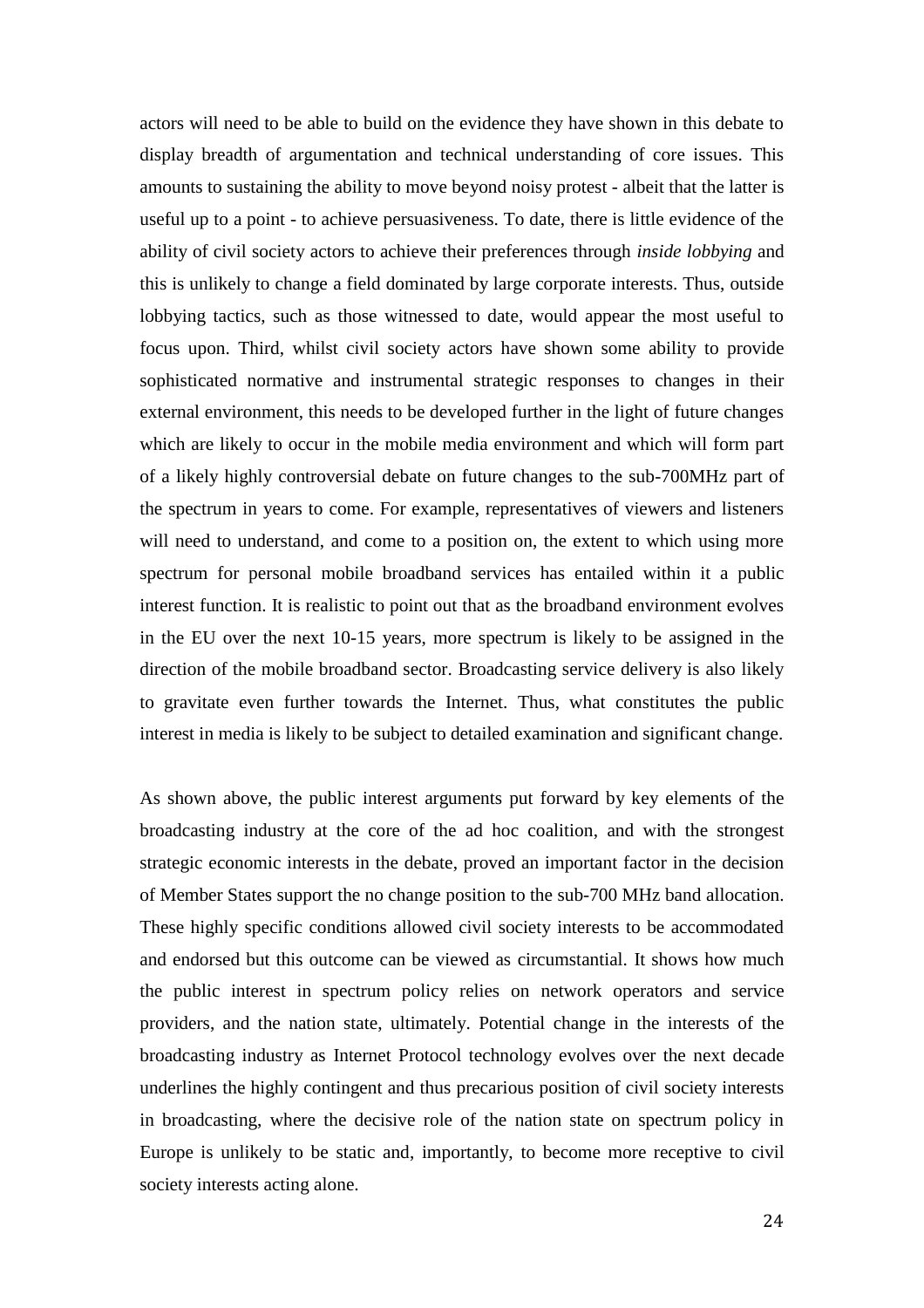#### REFERENCES

Ala-Fossi, M. and Bonet, M. (2018). Who's Afraid of a Pan-European Spectrum Policy?

The EU and the Battles Over the UHF Broadcast Band. *International Journal of Communication*, 12, 337–358.

ARD (2015). Response to Lamy Report Public Consultation on 700MHz spectrum band. Retrieved from [https://ec.europa.eu/digital-single-market/en/news/results-lamy](https://ec.europa.eu/digital-single-market/en/news/results-lamy-report-public-consultation-700mhz-spectrum-band)[report-public-consultation-700mhz-spectrum-band](https://ec.europa.eu/digital-single-market/en/news/results-lamy-report-public-consultation-700mhz-spectrum-band)

Arqiva (2015). Response to Public consultation on the Draft RSPG Opinion on Common Policy Objectives for WRC-15. Retrieved from [http://rspg](http://rspg-spectrum.eu/public-consultations/)[spectrum.eu/public-consultations/](http://rspg-spectrum.eu/public-consultations/)

Bauer, J. (2010). Regulation, public policy, and investment in communications infrastructure. *Telecommunications Policy*, 34, 65–79.

Beyers, J, and Hanegraaff, M. (2017). Balancing Friends and Foes. Explaining Advocacy Styles at Global Diplomatic Conferences. *Review of International Organizations*, 12(3), 461-484.

BITKOM (2015). Position paper in response to Public consultation on the Lamy Report: the future use of the UHF TV broadcasting band. Retrieved from [https://ec.europa.eu/digital-single-market/en/news/results-lamy-report-public](https://ec.europa.eu/digital-single-market/en/news/results-lamy-report-public-consultation-700mhz-spectrum-band)[consultation-700mhz-spectrum-band](https://ec.europa.eu/digital-single-market/en/news/results-lamy-report-public-consultation-700mhz-spectrum-band) (Organisations' Contributions).

Brants, K. and Siune, K. (1992). Public Broadcasting in a State of Flu. In K. Siune and W. Truetzschler (Eds.), *Dynamics of Media Politics: Broadcast and Electronic Media in Western Europe* (pp.101-115), London: Euromedia Research Group.

Coen, D. (2004). Environmental and Business Lobbying Alliances in Europe: Learning from Washington? In D. Levy and P. Newell (Eds.), *Business in*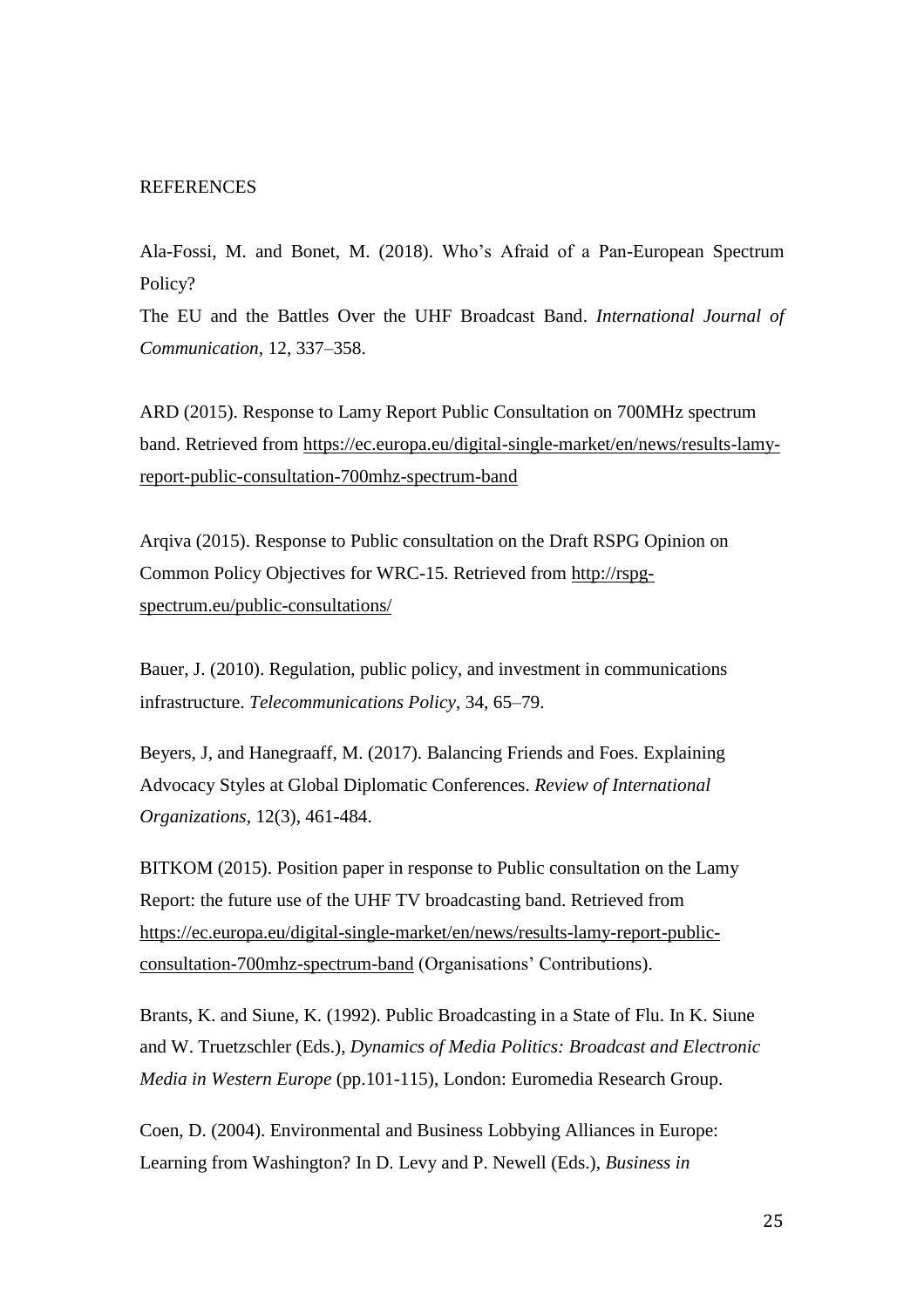*International Environmental Governance: A Political Economy Approach* (pp. 197- 222), Cambridge, MA: MIT Press.

Cullen, P. (2015). European Union Non-governmental Organizational Coalitions as Professional Social Movement Communities. *Journal of Civil Society*, 11(2), 204- 225.

Delaere, S. and Cullell-March, C. (2014). Radio spectrum policy in the EU: Concepts, trends, issues. In K. Donders, C. Pauwels and J. Loisen (Eds), *The Palgrave Handbook of European Media Policy* (pp. 360–382), Basingstoke and New York: Palgrave Macmillan.

CEPT (2009). Arrangement establishing the European Conference of Postal and Telecommunications Administrations (CEPT). Retrieved from [https://cept.org/files/4464/CEPT%20Arrangement%20of%20April%202009%20Engli](https://cept.org/files/4464/CEPT%20Arrangement%20of%20April%202009%20English.pdf) [sh.pdf](https://cept.org/files/4464/CEPT%20Arrangement%20of%20April%202009%20English.pdf)

Digital UK (2014) Response to Ofcom consultation on the UK preparations for the World Radiocommunication Conference 2015 (WRC-15). Retrieved from http://stakeholders.ofcom.org.uk/binaries/consultations/wrc15/responses/Digital UK. [pdf](http://stakeholders.ofcom.org.uk/binaries/consultations/wrc15/responses/Digital_UK.pdf)

Dwyer, T. (2010). *Media Convergence.* London: Open University Press.

EBU (2015a). Response to Lamy Report Public Consultation on 700MHz spectrum band. Retrieved from [https://ec.europa.eu/digital-single-market/en/news/results-lamy](https://ec.europa.eu/digital-single-market/en/news/results-lamy-report-public-consultation-700mhz-spectrum-band)[report-public-consultation-700mhz-spectrum-band](https://ec.europa.eu/digital-single-market/en/news/results-lamy-report-public-consultation-700mhz-spectrum-band)

EBU (2015b). Broadcasters Applaud WRC-15 Decision Securing Future of Free-to-Air Broadcasting. Retrieved from [https://www.ebu.ch/news/2015/11/broadcasters](https://www.ebu.ch/news/2015/11/broadcasters-applaud-wrc-15-decision)[applaud-wrc-15-decision](https://www.ebu.ch/news/2015/11/broadcasters-applaud-wrc-15-decision)

ECC (2012). Minutes of 1st CPG-15 meeting 18 April. Retrieved from <http://cept.org/ecc/groups/ecc/cpg?p=5>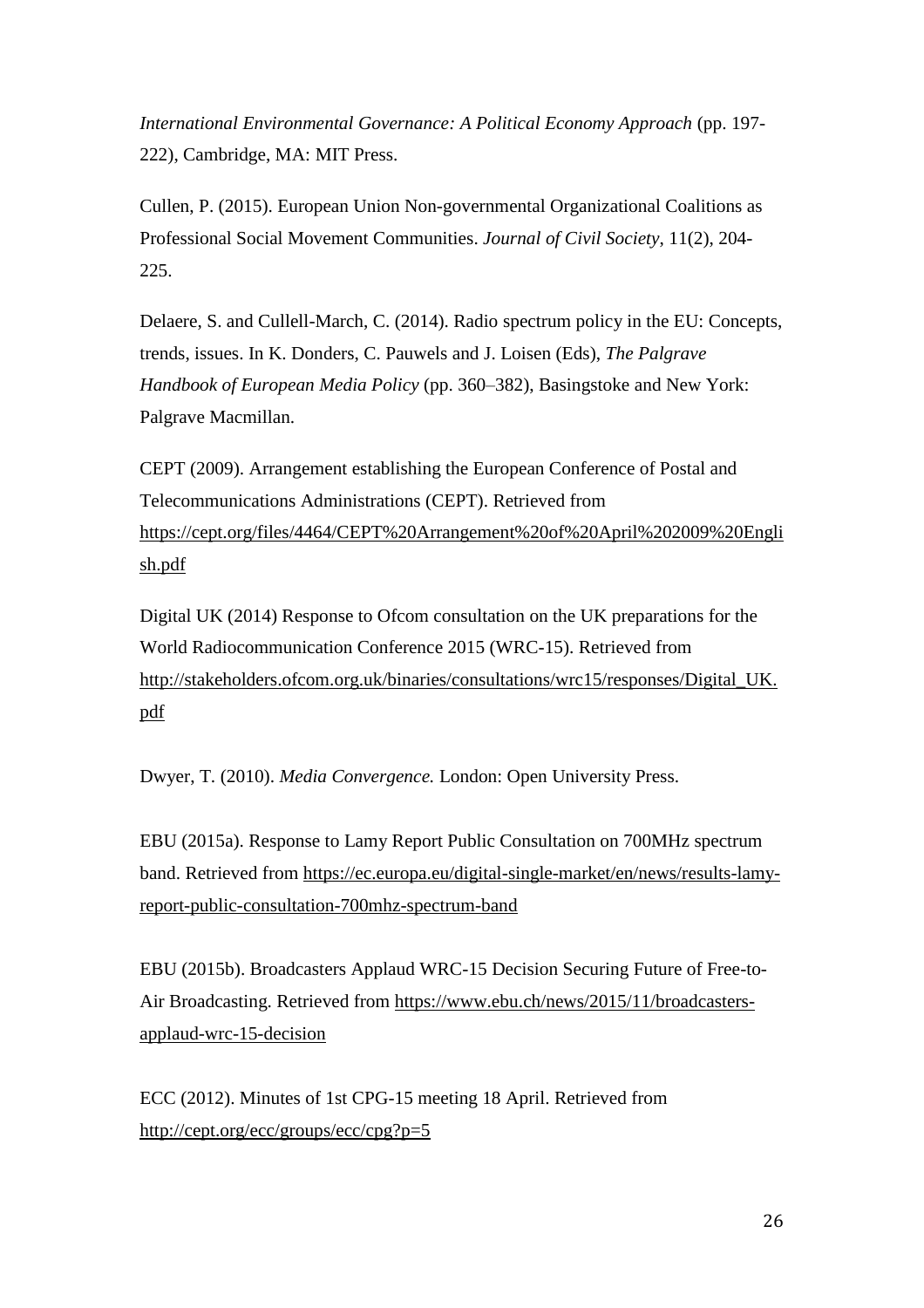ECC (2013). ECC announces major study to develop a long term vision on UHF frequency band. Retrieved from [http://www.cept.org/ecc/ecc-announces-long-term](http://www.cept.org/ecc/ecc-announces-long-term-vision-on-uhf-frequency-band)[vision-on-uhf-frequency-band](http://www.cept.org/ecc/ecc-announces-long-term-vision-on-uhf-frequency-band)

El-Moghazi, M. et al. (2012). World Radiocommunication Conference 12: Implications for the Spectrum Eco-System. Paper presented at the 2012 TRPC. Retrieved from [\[http://papers.ssrn.com/sol3/papers.cfm?abstract\\_id=2032023##](http://papers.ssrn.com/sol3/papers.cfm?abstract_id=2032023)

EPRS (2017). Briefing: New radio frequencies for mobile internet services. Retrieved from

[http://www.europarl.europa.eu/RegData/etudes/BRIE/2017/607293/EPRS\\_BRI%282](http://www.europarl.europa.eu/RegData/etudes/BRIE/2017/607293/EPRS_BRI%282017%29607293_EN.pdf) [017%29607293\\_EN.pdf](http://www.europarl.europa.eu/RegData/etudes/BRIE/2017/607293/EPRS_BRI%282017%29607293_EN.pdf)

Euralva (2015a). Response to Public consultation on the Draft RSPG Opinion on Common Policy Objectives for WRC-15. Retrieved from [http://rspg](http://rspg-spectrum.eu/public-consultations/)[spectrum.eu/public-consultations/](http://rspg-spectrum.eu/public-consultations/)

Euralva (2015b). Response to Public consultation on the Draft RSPG Opinion on a long-term strategy on the future use of the UHF band (470-790 MHz) in the European Union. Retrieved from<http://rspg-spectrum.eu/public-consultations/>

European Commission (2014). Pascal Lamy leads new advisory group on future use of UHF spectrum for TV and wireless broadband. Retrieved from [http://europa.eu/rapid/press-release\\_IP-14-14\\_en.htm](http://europa.eu/rapid/press-release_IP-14-14_en.htm)

European Commission (2016). Proposal for a Decision on the Use of the 470-790 MHz Frequency Band in the Union. Retrieved from [http://eur-lex.europa.eu/legal](http://eur-lex.europa.eu/legal-content/EN/TXT/?qid=1454410061980&uri=COM%3A2016%3A43%3AFIN)[content/EN/TXT/?qid=1454410061980&uri=COM%3A2016%3A43%3AFIN](http://eur-lex.europa.eu/legal-content/EN/TXT/?qid=1454410061980&uri=COM%3A2016%3A43%3AFIN)

European Commission (2017). Decision on the use of the 470-790 MHz band in the Union. Retrieved from https://eur-lex.europa.eu/legalcontent/EN/TXT/PDF/?uri=CELEX:32017D0899&from=EN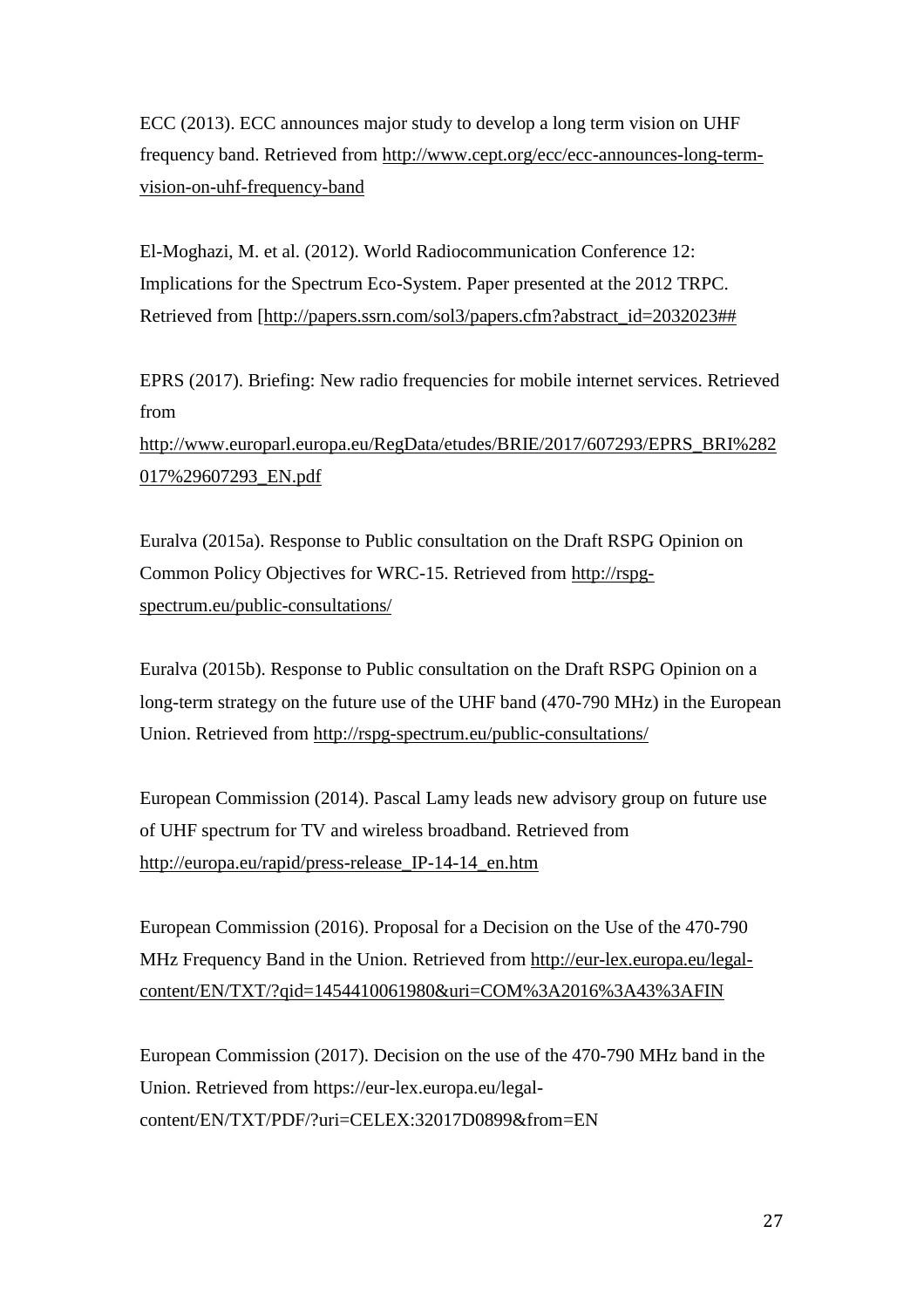European Council (2016). Interinstitutional File: 2016/0027 (COD), 8793/16. Note: General approach. Retrieved from [http://eur-lex.europa.eu/legal](http://eur-lex.europa.eu/legal-content/EN/TXT/PDF/?uri=CONSIL:ST_8793_2016_INIT&from=EN)[content/EN/TXT/PDF/?uri=CONSIL:ST\\_8793\\_2016\\_INIT&from=EN](http://eur-lex.europa.eu/legal-content/EN/TXT/PDF/?uri=CONSIL:ST_8793_2016_INIT&from=EN)

European Council (2017). Interinstitutional File: 2016/0027 (COD), 7237/17. Information Note: Outcome of the European Parliament's first reading. Retrieved from [http://eur-lex.europa.eu/legal](http://eur-lex.europa.eu/legal-content/EN/TXT/PDF/?uri=CONSIL:ST_7237_2017_INIT&from=EN)[content/EN/TXT/PDF/?uri=CONSIL:ST\\_7237\\_2017\\_INIT&from=EN](http://eur-lex.europa.eu/legal-content/EN/TXT/PDF/?uri=CONSIL:ST_7237_2017_INIT&from=EN)

Ferrell Lowe, G. and Martin, F. (2014). *The Value of Public Service Media*. Goteborg: Nordicom.

Flohr, A. et al. (2010). *The Role of Business in Global Governance*: *Corporations as Norm-Entrepreneurs*. Basingstoke and New York: Palgrave Macmillan.

Hanegraaff, M., J. Beyers, and De Bruycker, I. (2016). Balancing Inside and Outside Lobbying: The Political Strategies of Lobbyists at Global Diplomatic Conferences. *European Journal of Political Research*, 55(3), 568-588.

Harvey, D. (2007). *A Brief History of Neo-Liberalism*, Oxford: Oxford University Press

Harvey, S. and Ala-Fossi, M. (2016). Eroding the assets of citizenship? From broadcast to broadband. *The International Communication Gazette*, (78(4), 294-310.

Horvitz, R. (2009) Towards and Open ITU. Retrieved from https://www.researchgate.net/profile/Robert\_Horvitz2/publication/289540205\_Towar ds\_an\_Open\_ITU/links/56902d5308aec14fa557e36f/Towards-an-Open-ITU.pdf

Irion, K. (2009). Separated Together: The International Telecommunications Union and Civil Society. *International Journal of Communications Law and Policy*, 13, 95- 113.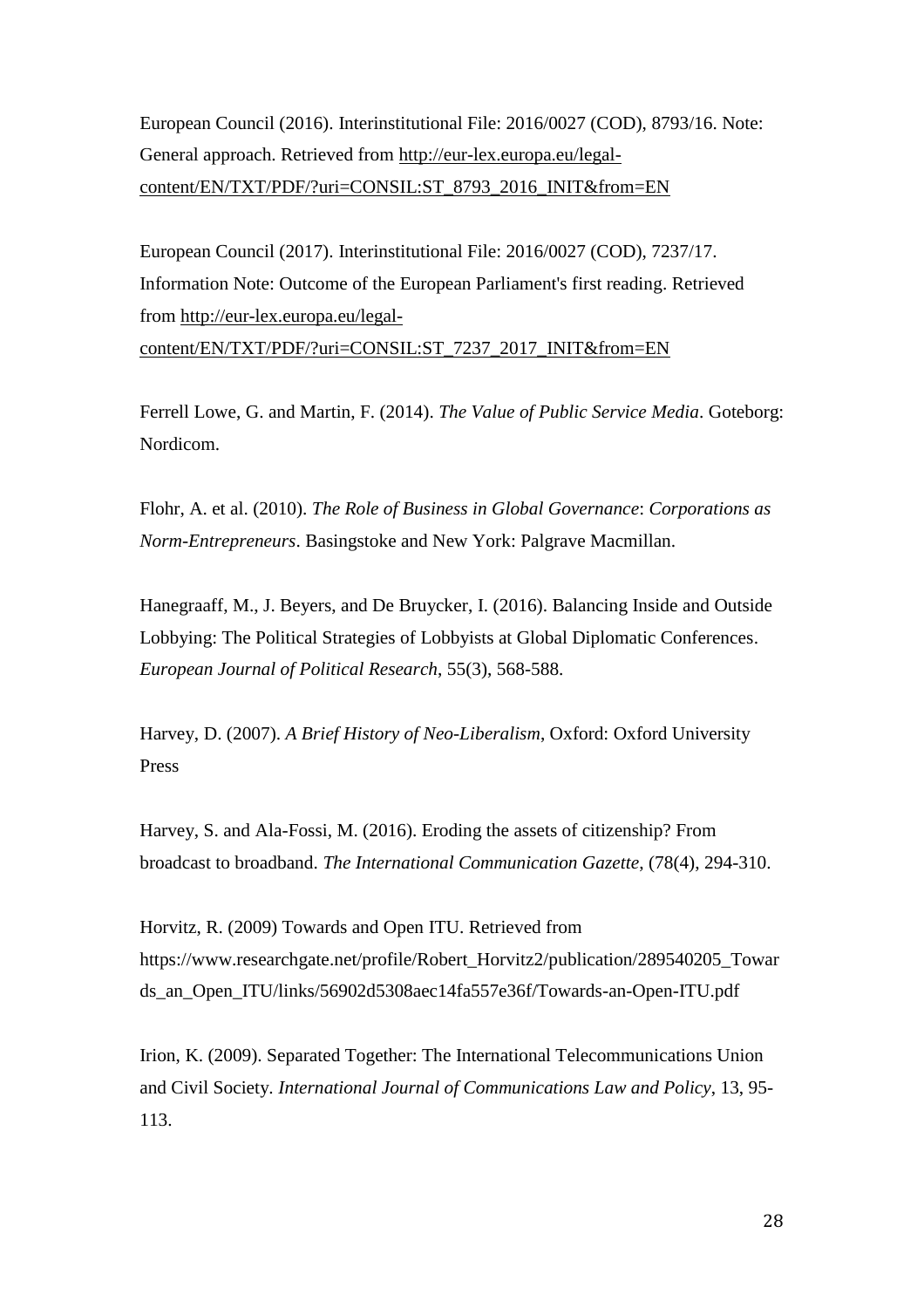ITU (2015) Preparatory Studies for WRC-15. Retrieved from [http://www.itu.int/net/ITU-R/index.asp?category=study-groups&rlink=rcpm-wrc-15](http://www.itu.int/net/ITU-R/index.asp?category=study-groups&rlink=rcpm-wrc-15-studies&lang=en#{C4B1254B-0A2F-4AED-9668-3D91F9613047) [studies&lang=en#{C4B1254B-0A2F-4AED-9668-3D91F9613047](http://www.itu.int/net/ITU-R/index.asp?category=study-groups&rlink=rcpm-wrc-15-studies&lang=en#{C4B1254B-0A2F-4AED-9668-3D91F9613047)

ITU Membership Fees (n.d.). Retrieved from [http://www.itu.int/en/join/Pages/fees.aspx\]](http://www.itu.int/en/join/Pages/fees.aspx)

ITU Members (n.d.). Retrieved from [http://www.itu.int/en/membership/Pages/sector](http://www.itu.int/en/membership/Pages/sector-members.aspx)[members.aspx](http://www.itu.int/en/membership/Pages/sector-members.aspx)

ITU Radio Regulations (n.d.). Retrieved from [http://www.itu.int/en/ITU-](http://www.itu.int/en/ITU-R/terrestrial/Pages/by-categories-faq.aspx?maincategorizedby=1)[R/terrestrial/Pages/by-categories-faq.aspx?maincategorizedby=1](http://www.itu.int/en/ITU-R/terrestrial/Pages/by-categories-faq.aspx?maincategorizedby=1)

ITU Resolution 232 (2012) Use of the frequency band 694-790 MHz by the mobile, except aeronautical mobile, service in Region 1 and related studies. Retrieved from <https://www.itu.int/oth/R0A0600004B/en>

ITU Resolution 233 (2012) Studies on frequency-related matters on International Mobile Telecommunications and other terrestrial mobile broadband applications. Retrieved from<https://www.itu.int/oth/R0A0600004C/en>

Joint European Commission-CEPT Workshop (2015) Invitation to the Second Public Workshop on the European preparations for the ITU WRC-15 Conference, 14 April. Retrieved from

[https://cept.org/files/9036/Invitation%20EU\\_CEPT%20WS%20on%20WRC-](https://cept.org/files/9036/Invitation%20EU_CEPT%20WS%20on%20WRC-15_Amended.pdf)[15\\_Amended.pdf](https://cept.org/files/9036/Invitation%20EU_CEPT%20WS%20on%20WRC-15_Amended.pdf)

Keck, M. E. and Sikkink, K. (1998). *Activists Beyond Borders: Advocacy Networks in International Politics*. Ithaca and London: Cornell University Press.

Klüver et al. (2015) Legislative lobbying in context: towards a conceptual framework of interest group lobbying in the European Union. Journal of European Public Policy, 22(4), 447-461.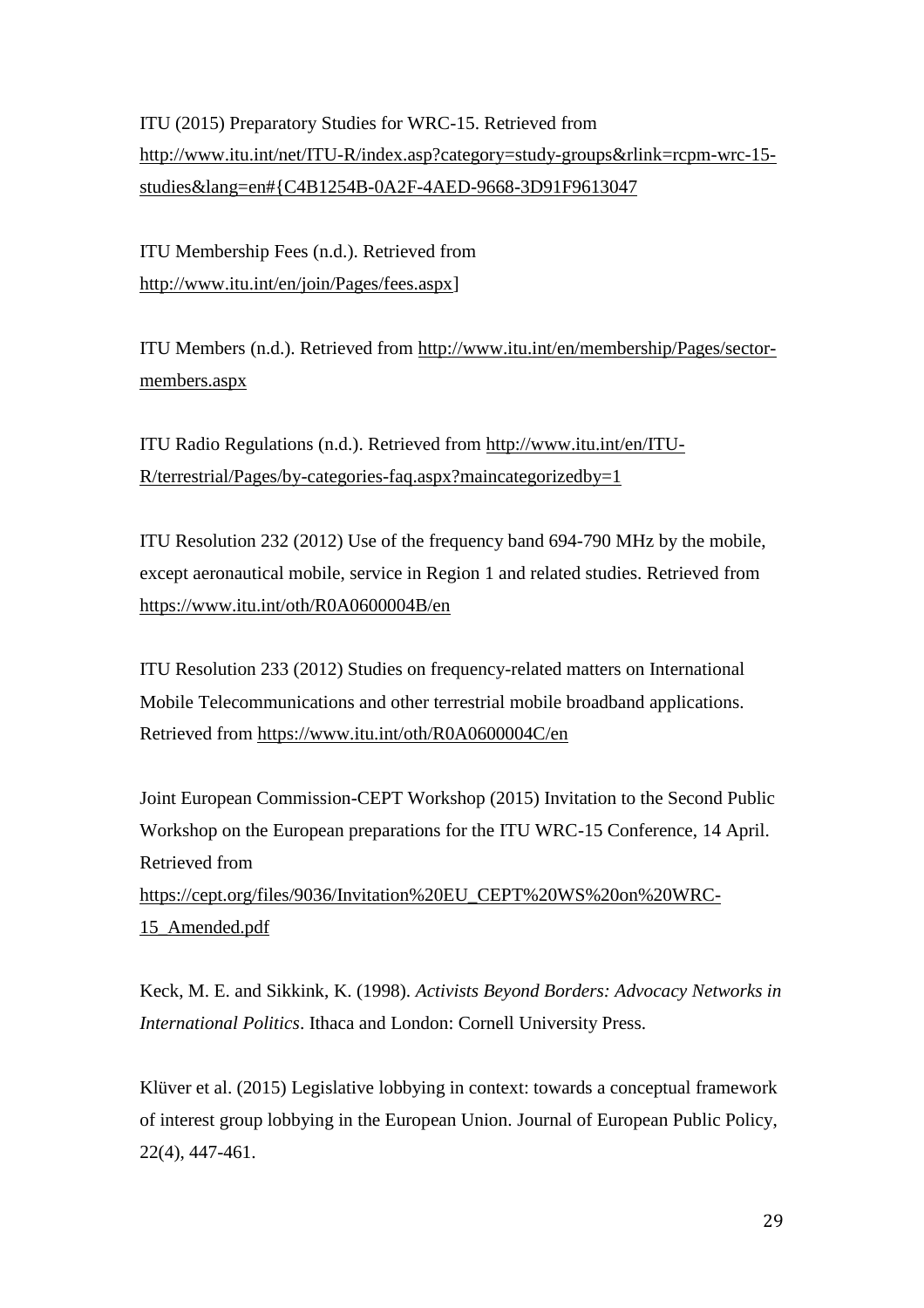Kohler-Koch, B. (2010). Civil society and EU democracy: 'astroturf' representation?, *Journal of European Public Policy*, 17(1), 100-116.

Mahoney, Ch. (2007). Networking vs. allying: the decision of interest groups to join coalitions in the US and the EU. *Journal of European Public Policy*, 14(3), 366-383.

Michalis, M. (2016). Radio Spectrum Battles: Television Broadcast vs Wireless Broadband and the Future of PSB. *International Journal of Digital Television*, 7(3), 347-362.

McCormick, P. (2007). 'Private sector influence in the International Telecommunication Union'. *Info*, 9(4), 70-80.

Mintrom, M. and Norman, P. (2009). Policy Entrepreneurship and Policy Change. *The Policy Studies Journal*, 37(4), 649-667.

O'Brien et al. (2000) *Contesting Global Governance: Multilateral Economic Institutions and Global Social Movements*. Cambridge, UK: CUP.

Papacharissi, Z. and Zaks, A. (2006). Is broadband the future? An analysis of broadband technology potential and diffusion. *Telecommunications Policy*, 30, 64–75.

Pijnenburg, B. (1998). EU lobbying by ad hoc coalitions: an exploratory case study. Journal of European Public Policy, 5(2), 303-321.

Lamy Report (2014) Results of the Work of the High Level Group on the Future use of the UHF Band (470-790). Retrieved [https://ec.europa.eu/digital-single](https://ec.europa.eu/digital-single-market/en/news/public-consultation-lamy-report-future-use-uhf-tv-broadcasting-band)[market/en/news/public-consultation-lamy-report-future-use-uhf-tv-broadcasting-band](https://ec.europa.eu/digital-single-market/en/news/public-consultation-lamy-report-future-use-uhf-tv-broadcasting-band)

Risse, T., Ropp, S.C. and Sikkink, K. (1999) *The Power of Human Rights: International Norms and Domestic Change*. Cambridge UK: CUP.

RSPG (2013) Report on proposed spectrum coordination approach for broadcasting in the case of a reallocation of the 700 MHz band. Retrieved from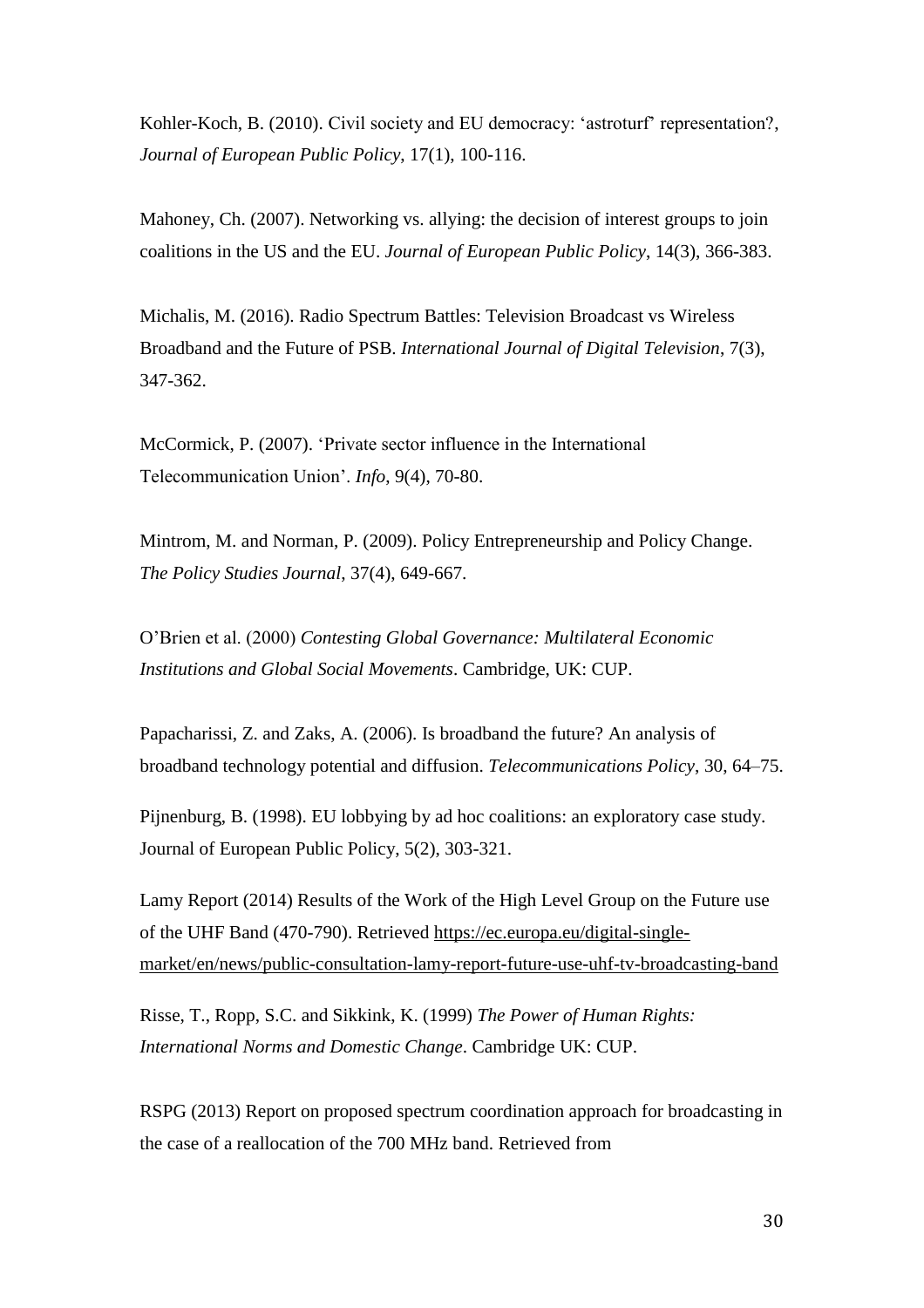## [https://circabc.europa.eu/d/a/workspace/SpacesStore/614d3daf-76a0-402d-8133-](https://circabc.europa.eu/d/a/workspace/SpacesStore/614d3daf-76a0-402d-8133-77d2d3dd2518/RSPG13-524%20rev1%20Report_700MHz_reallocation_REV.pdf) [77d2d3dd2518/RSPG13-524%20rev1%20Report\\_700MHz\\_reallocation\\_REV.pdf](https://circabc.europa.eu/d/a/workspace/SpacesStore/614d3daf-76a0-402d-8133-77d2d3dd2518/RSPG13-524%20rev1%20Report_700MHz_reallocation_REV.pdf)

RSPG (2014a). Public consultation on the Draft RSPG Opinion on Common Policy Objectives for WRC-15. Retrieved from [http://rspg-spectrum.eu/wp](http://rspg-spectrum.eu/wp-content/uploads/2013/11/RSPG14-578rev1-Draft_Opinion_WRC-15.pdf)[content/uploads/2013/11/RSPG14-578rev1-Draft\\_Opinion\\_WRC-15.pdf](http://rspg-spectrum.eu/wp-content/uploads/2013/11/RSPG14-578rev1-Draft_Opinion_WRC-15.pdf)

RSPG (2014b). Public consultation on the Draft RSPG Opinion on a long-term strategy on the future use of the UHF band (470-790 MHz) in the European Union. Retrieved from [http://rspg-spectrum.eu/wp-content/uploads/2013/11/RSPG14-](http://rspg-spectrum.eu/wp-content/uploads/2013/11/RSPG14-585rev1-Draft-Opinion-UHF.pdf) [585rev1-Draft-Opinion-UHF.pdf](http://rspg-spectrum.eu/wp-content/uploads/2013/11/RSPG14-585rev1-Draft-Opinion-UHF.pdf)

RSPG (2015). Opinion on a long-term strategy on the future use of the UHF band (470-790 MHz) in the European. Union Retrieved from http://rspg-spectrum.eu/wpcontent/uploads/2013/05/RSPG15-595\_final-RSPG\_opinion\_UHF.pdf

Sikkink, K. (2011). *The Justice Cascade: How Human Rights Prosecutions Are Changing World Politics*, New York and London: W.W. Norton and Company.

Tracey, M. (1998). *The Decline and Fall of Public Service Broadcasting*. Oxford: OUP.

VLV (2015). Response to Public consultation on the Draft RSPG Opinion on Common Policy Objectives for WRC-15. Retrieved from [http://rspg](http://rspg-spectrum.eu/public-consultations/)[spectrum.eu/public-consultations/](http://rspg-spectrum.eu/public-consultations/)

Wheeler, M. (2016). Digital Switchover: EU State Aid, Public Subsidies and Enlargement. In S. Simpson, M. Puppis and H. Van den Bulck (Eds.), *European Media Policy for the 21st Century* (pp. 118-137). London: Routledge.

Wik and Aegis (2013). Study on impact of traffic off-loading and related technological trends on the demand for wireless broadband spectrum. Retrieved from [http://bookshop.europa.eu/en/study-on-impact-of-traffic-off-loading-and-related](http://bookshop.europa.eu/en/study-on-impact-of-traffic-off-loading-and-related-technological-trends-on-the-demand-for-wireless-broadband-spectrum-pbKK0113239/?CatalogCategoryID=CXoKABst5TsAAAEjepEY4e5L)[technological-trends-on-the-demand-for-wireless-broadband-spectrum-](http://bookshop.europa.eu/en/study-on-impact-of-traffic-off-loading-and-related-technological-trends-on-the-demand-for-wireless-broadband-spectrum-pbKK0113239/?CatalogCategoryID=CXoKABst5TsAAAEjepEY4e5L)